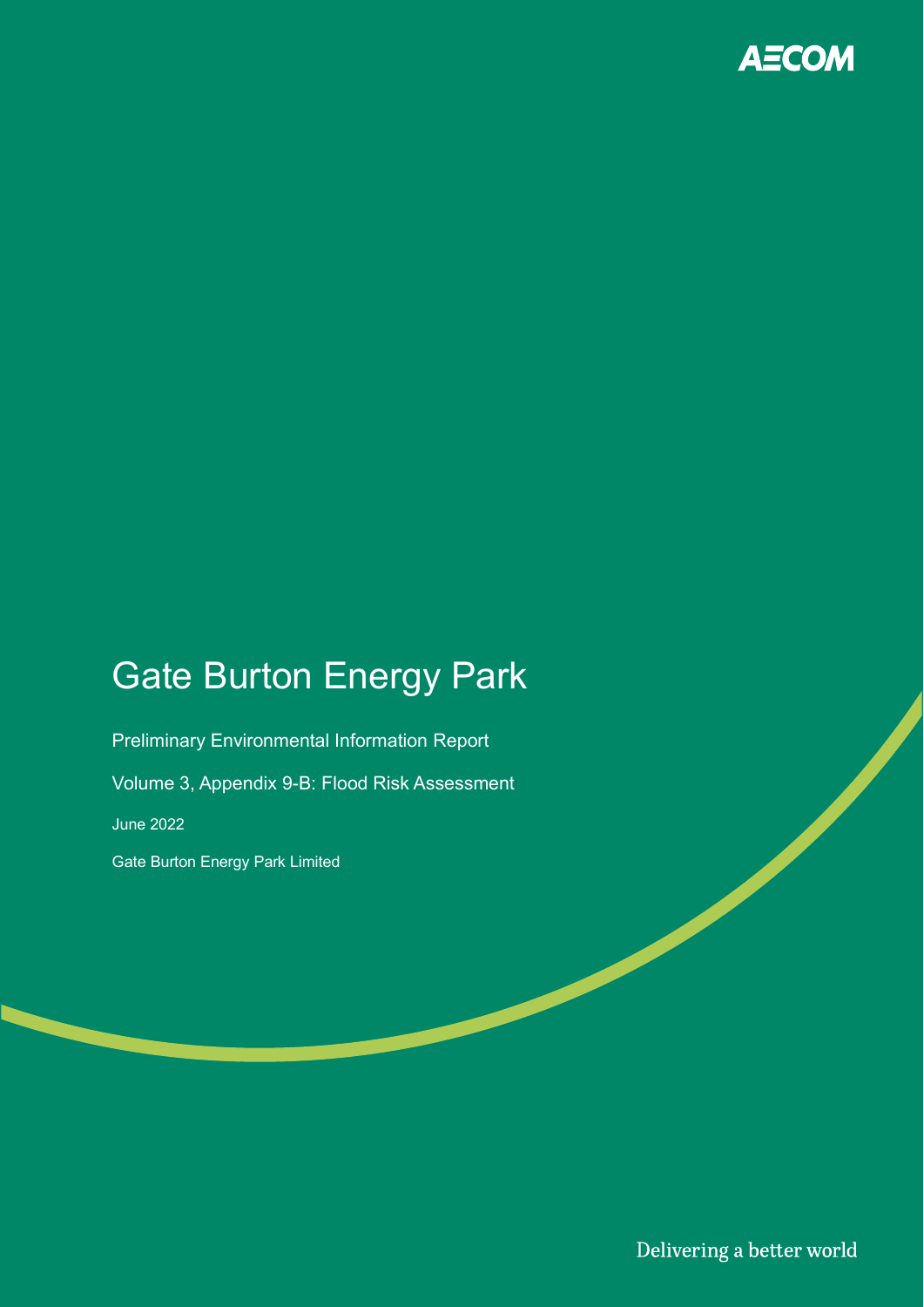

### Quality information

| <b>Prepared by</b> | <b>Checked by</b> | <b>Verified by</b> | <b>Approved by</b> |
|--------------------|-------------------|--------------------|--------------------|
| EM                 | RS                | NT                 | <b>WB</b>          |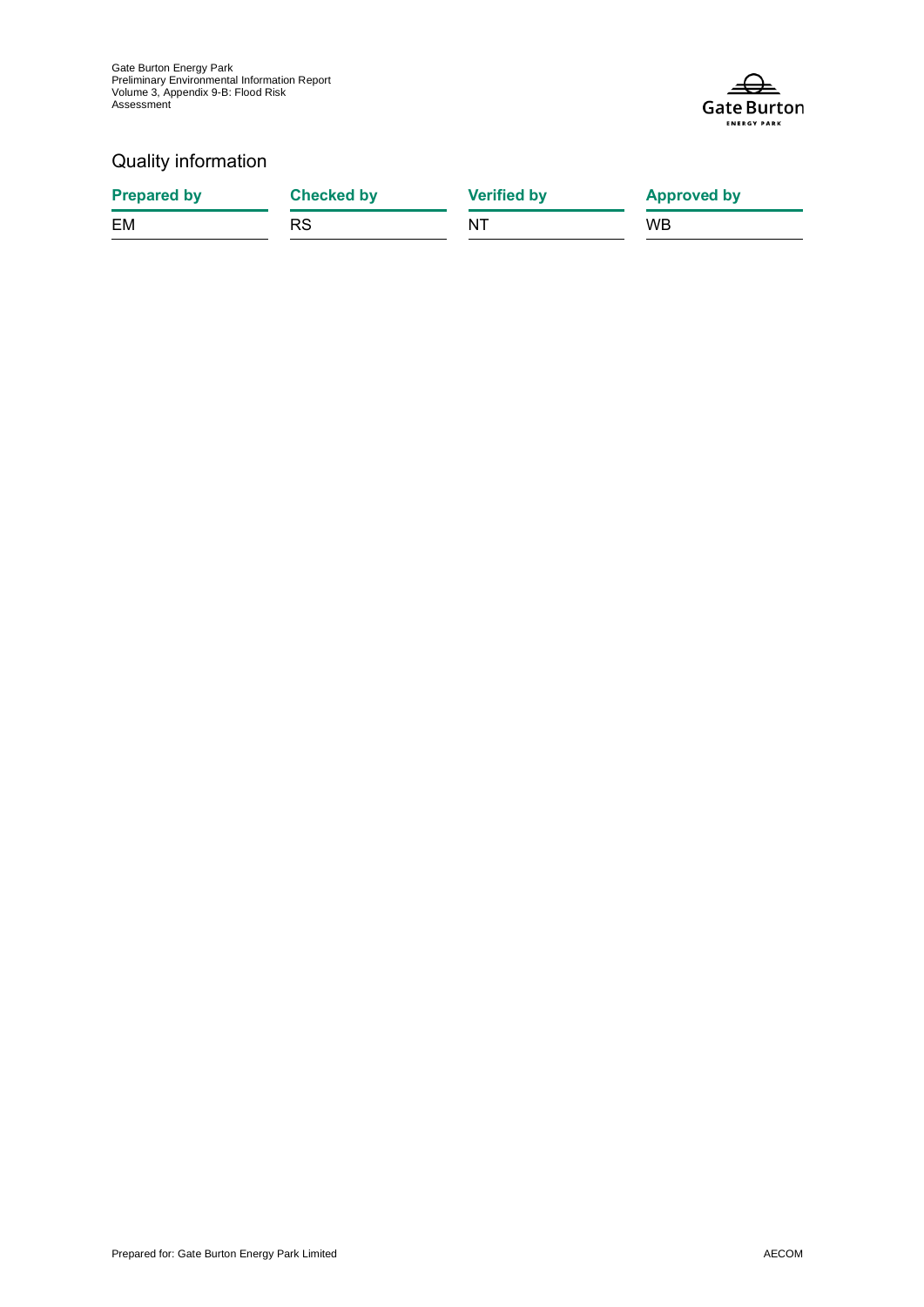Gate Burton Energy Park Preliminary Environmental Information Report Volume 3, Appendix 9-B: Flood Risk Assessment



Prepared for: Gate Burton Energy Park Limited

Prepared by: AECOM Limited

© 2022 AECOM Limited. All Rights Reserved.

This document has been prepared by AECOM Limited ("AECOM") for sole use of our client (the "Client") in accordance with generally accepted consultancy principles, the budget for fees and the terms of reference agreed between AECOM and the Client. Any information provided by third parties and referred to herein has not been checked or verified by AECOM, unless otherwise expressly stated in the document. No third party may rely upon this document without the prior and express written agreement of AECOM.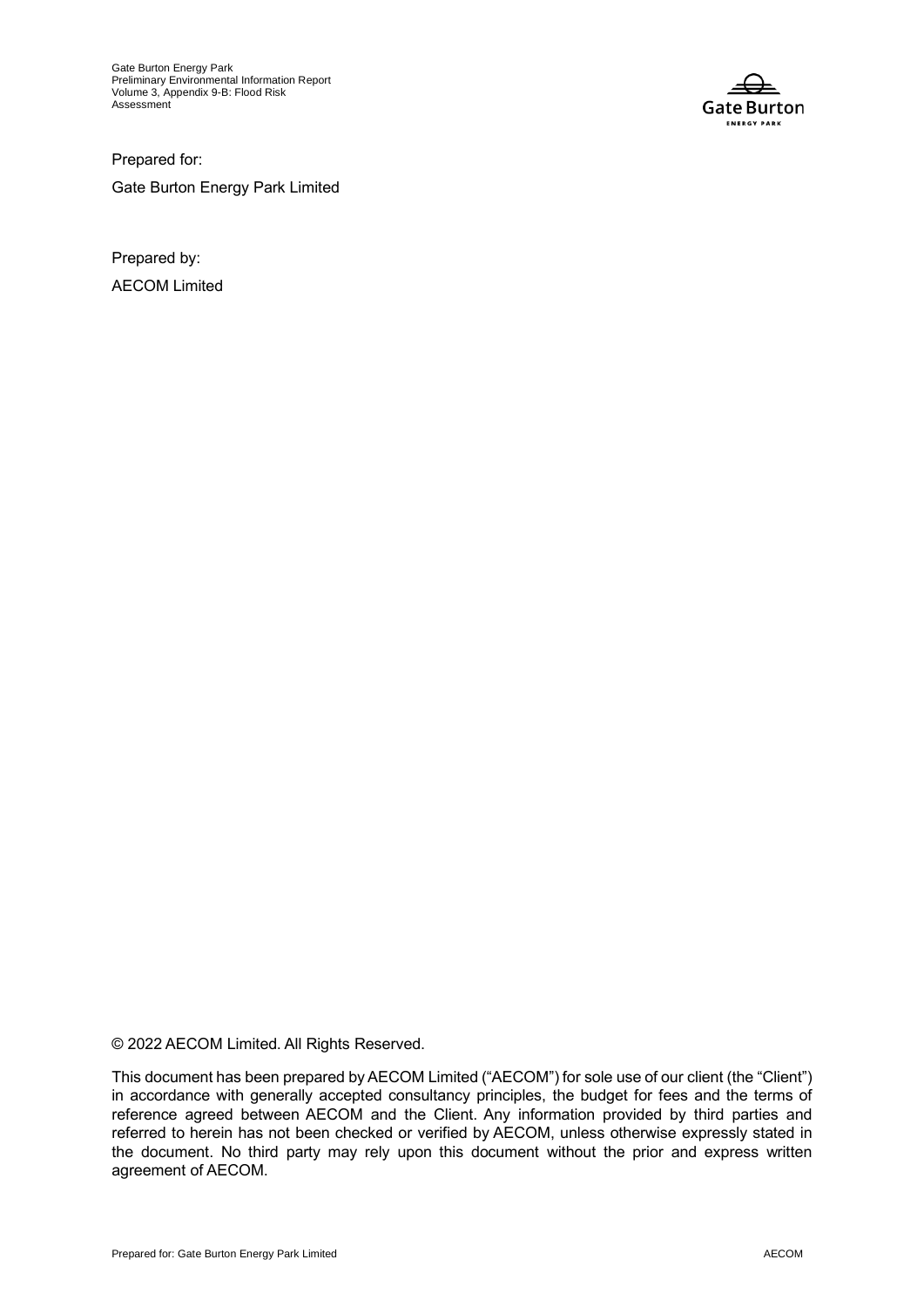

# **Table of Contents**

| 1.      |  |
|---------|--|
| 1.2     |  |
| 1.3     |  |
| 1.4     |  |
| 2.      |  |
| 2.1     |  |
| 3.      |  |
| 3.1     |  |
| 3.2     |  |
| 3.3     |  |
| $4_{-}$ |  |
| 4.1     |  |
| 5.      |  |
| 5.1     |  |
| 5.2     |  |
| 5.3     |  |
| 5.4     |  |
| 5.6     |  |
| 5.7     |  |
| 5.8     |  |
| 5.9     |  |
| 6.      |  |
| 6.1     |  |
| 6.2     |  |
| 6.3     |  |
| 6.4     |  |
| 6.5     |  |
| 6.6     |  |
| 6.7     |  |
| 6.8     |  |
| 7.      |  |
| 7.1     |  |
| 7.2     |  |
| 7.3     |  |
| 8.      |  |
| 9.      |  |
| 9.1     |  |
| 9.2     |  |
| 9.3     |  |
| 10.     |  |

### **Tables**

| Table 3-2: Flood risk vulnerability classification – Adapted from Annex s of NPPF 2021 12     |        |
|-----------------------------------------------------------------------------------------------|--------|
| Table 3-3: Flood Risk Vulnerability and Flood Zone Compatibility - Table 3 of the PPG 2021 14 |        |
| Description Onto Director France Dealer laster d                                              | 100011 |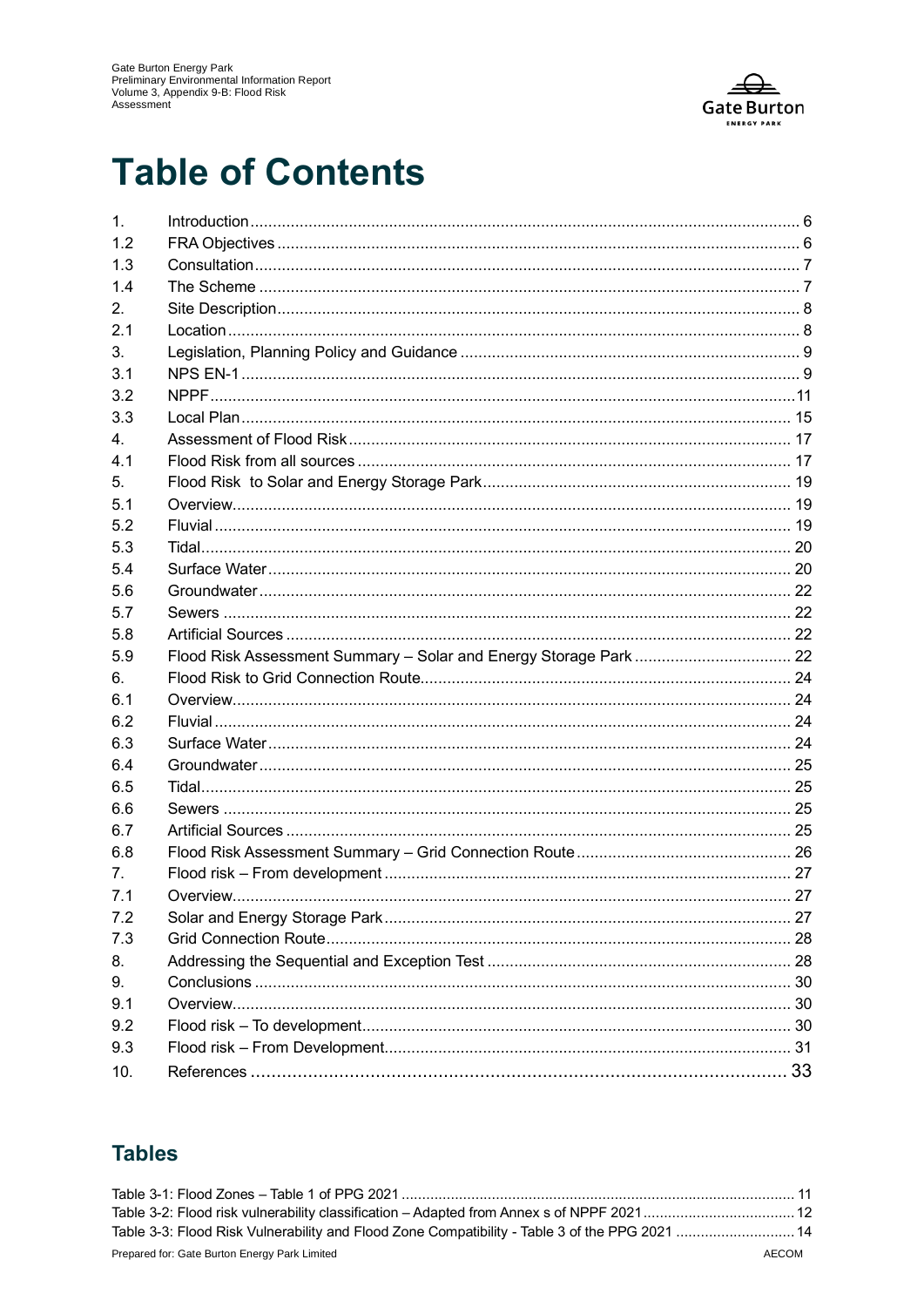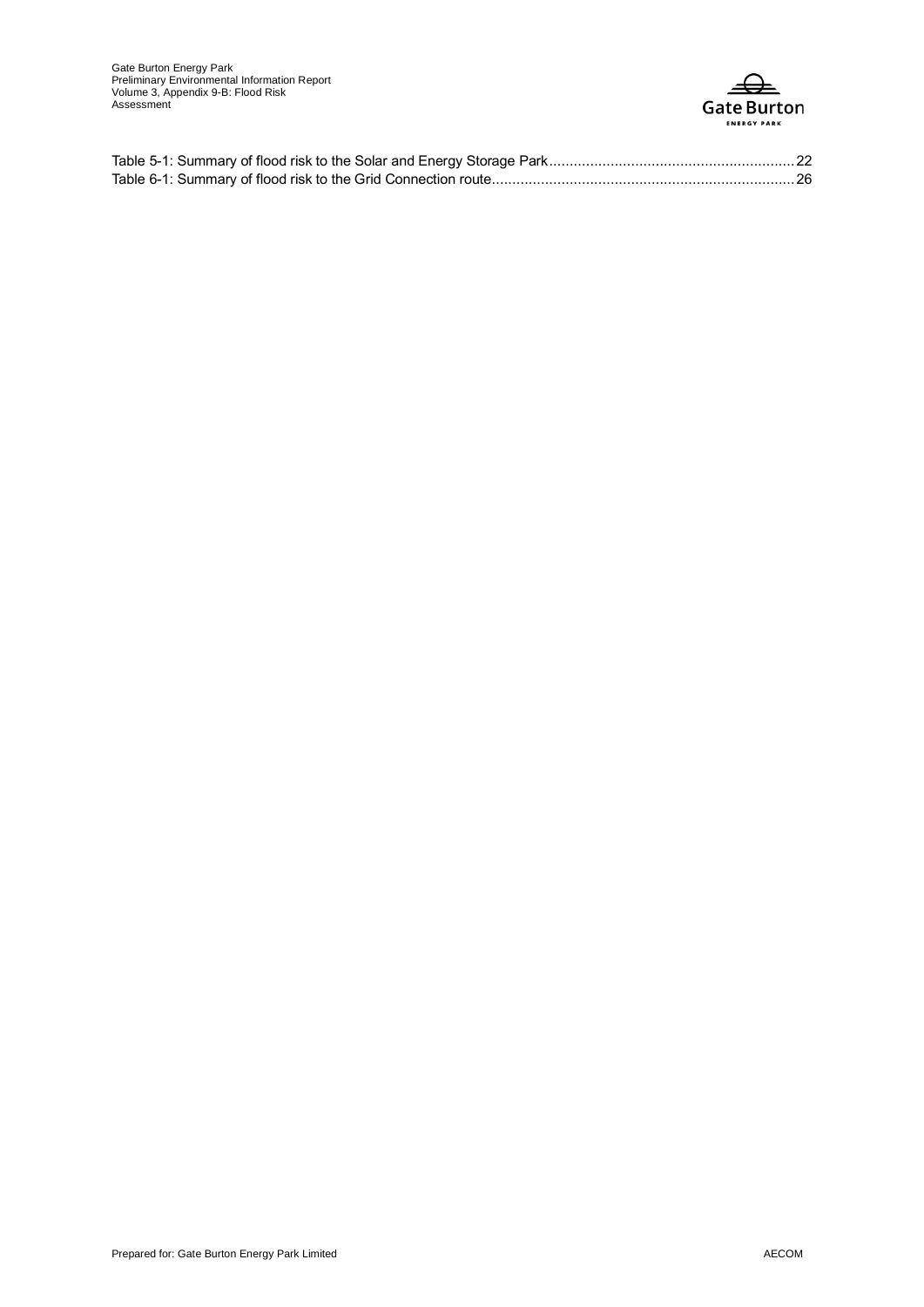

# **1. Introduction**

- $1.1.1$ This Flood Risk Assessment (FRA) forms an appendix to the Preliminary Environmental Information (PEI) Report for the Scheme. Further information on the Scheme is included within **PEI Report Volume 1, Chapter 2: The Scheme**.
- $1.1.2$ This report considers the flood risk posed to, and from the Scheme from all sources of flooding in accordance with the National Policy Statement for Energy (NPS EN-1) (Ref 1), NPS EN-3 (Ref 2), NPS EN-5 (Ref 14) and the draft NPS EN-1 (Ref 3). Also the National Planning Policy Framework (NPPF) (Ref 4), supporting Planning Practice Guidance, and other relevant legislation and policy related to Development Consent Orders (DCOs). Further information on planning policy and guidance is detailed in **PEI Report Volume 3: Appendix 9-C**.

## **1.2 FRA Objectives**

- $1.2.1$ The minimum requirements for FRAs as outlined in the NPS EN-1 are to:
	- Be proportionate to the risk and appropriate to the scale, nature and location of the project;
	- Consider the risk of flooding arising from the project in addition to the risk of flooding to the project;
	- Take the impacts of climate change into account, clearly stating the development lifetime over which the assessment has been made;
	- Be undertaken by competent people, as early as possible in the process of preparing the proposal;
	- Consider both the potential adverse and beneficial effects of flood risk management infrastructure, including raised defences, flow channels, flood storage areas and other artificial features, together with the consequences of their failure;
	- Consider the vulnerability of those using the site, including arrangements for safe access;
	- Consider and quantify the different types of flooding (whether from natural and human sources and including joint and cumulative effects) and identify flood risk reduction measures, so that assessments are fit for their purpose of decisions being made;
	- Consider the effects of a range of flooding events including extreme events on people, property, the natural and historic environment and river and coastal processes;
	- Include the assessment of the remaining (known as 'residual') risk after risk reduction measures have been taken into account and demonstrate that this is acceptable for the particular project;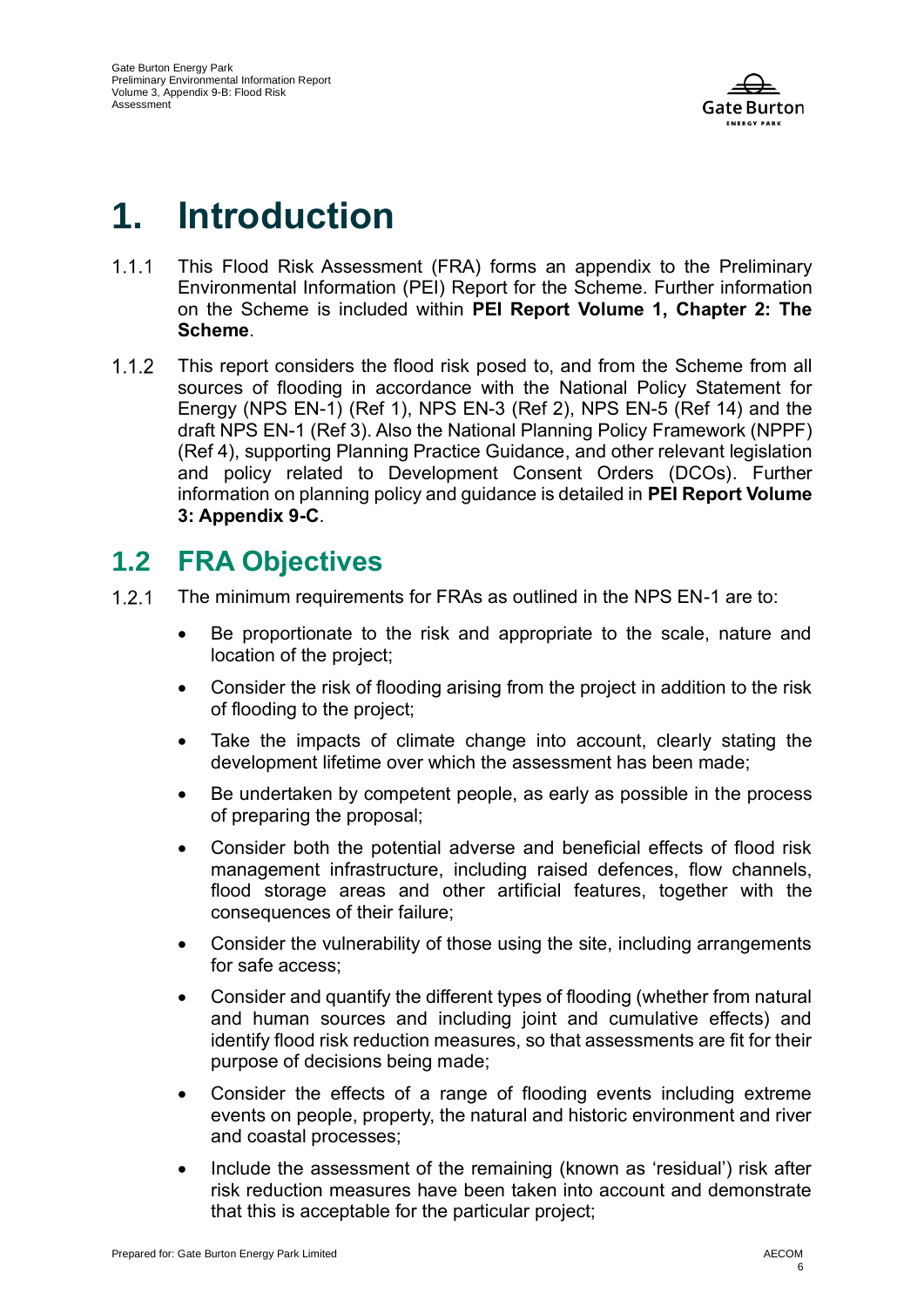

- Consider how the ability of water to soak into the ground may change with development, along with how the proposed layout of the Scheme may affect drainage systems;
- Consider if there is a need to be safe and remain operational during a worst case flood event over the Scheme's lifetime; and
- Be supported by appropriate data and information, including historical information on previous events.
- $1.2.2$ The principle objectives of the above are to:
	- Identify potential forms of flooding including rivers, watercourses, surface water flooding, groundwater flooding, flooding from sewer systems and from artificial sources (canals, reservoirs);
	- Establish the risk of flooding to the Scheme;
	- Determine the effects of the development on flooding elsewhere either through displacement of floodwaters or increased runoff; and
	- Suggest appropriate flood mitigation measures, including a strategy for disposal of surface water runoff following the principles of Sustainable Drainage Systems (SuDS).

### **1.3 Consultation**

- $1.3.1$ During the pre-application stages, the following stakeholders will be contacted to agree flood risk and drainage proposals:
	- Lead Local Flood Authority;
	- Anglian Water;
	- Internal Drainage Board; and
	- The Environment Agency.
- $1.3.2$ In addition, near neighbours to the Scheme who have existing flood risk issues will be consulted to understand the flood source, issues and concerns in relation to the Scheme.

### **1.4 The Scheme**

- $141$ Gate Burton Energy Park (the Scheme) is a proposed solar farm which will generate renewable energy for exporting to the National Grid.
- $1.4.2$ The Scheme will comprise the construction, operation, maintenance, and decommissioning of a solar photovoltaic (PV) electricity generating facility and energy storage facility with a total capacity exceeding 50 megawatts (MW) along with export connection to the National Grid. The Scheme will be located within the 'DCO Site' (as described below) and is the subject of the DCO Application. Further information on the Scheme is included within **PEI Report Volume 1, Chapter 2: The Scheme**.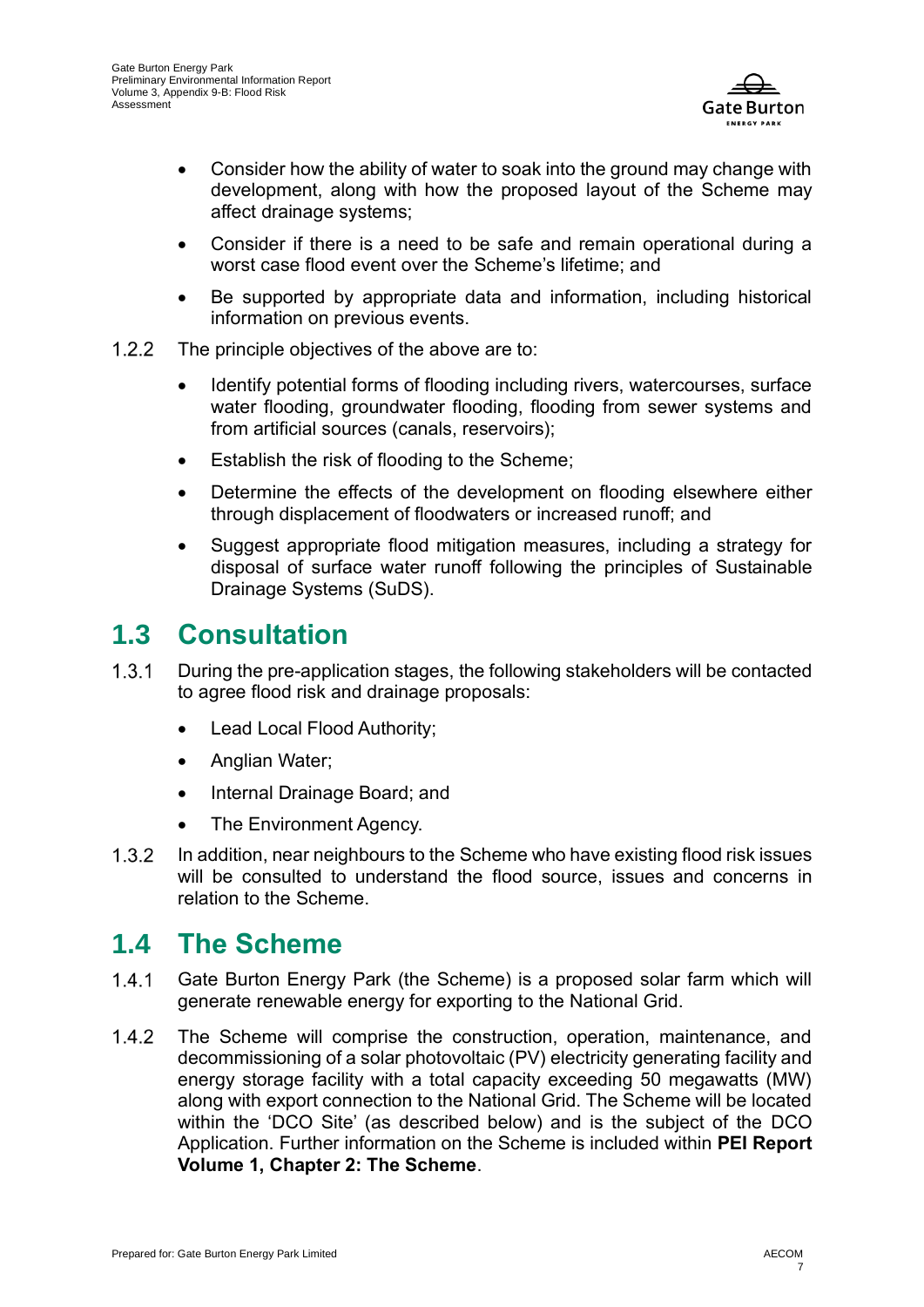

# **2. Site Description**

## **2.1 Location**

- $2.1.1$ The DCO Site comprises an area of 1,426ha which straddles the boundary between the counties of Nottinghamshire and Lincolnshire, within the districts of Bassetlaw and West Lindsey. The DCO Site comprises the Solar Energy and Storage Park and the Grid Connection Route. The rationale for selecting the DCO Site is described in **PEI Report Volume 1, Chapter 3: Alternatives and Design Evolution**. The maximum extent of land that is expected to be included within the DCO Application for the DCO Site, including the maximum areas of the Grid Connection Route, is shown on **PEI Report Volume 2: Figure 1-2**. It should be noted, this represents the current maximum (and where relevant, minimum) extent of land being considered and may be further refined at the ES stage.
- $2.1.2$ The majority of the Solar and Energy Storage Park is located within Flood Zone 1 (less than 1 in 1,000 annual probability of river or sea flooding), however the north-east corner of the Solar and Energy Storage Park does cross an area of Flood Risk Zone 2 (between a 1 in 100 and 1 in 1,000 annual probability of river flooding) and Flood Zone 3 (1 in 100 or greater annual probability of river flooding) associated with Padmore drain (Ordinary watercourse) along Kexby Lane. Flood zones are illustrated on **PEI Report Volume 2: Figure 9-2**.
- $2.1.3$ The majority of the Grid Connection Route is located in Flood Zone 3a with a small area located within Flood Zone 1 in the vicinity of Marton (illustrated on **PEI Report Volume 2: Figure 9-2**).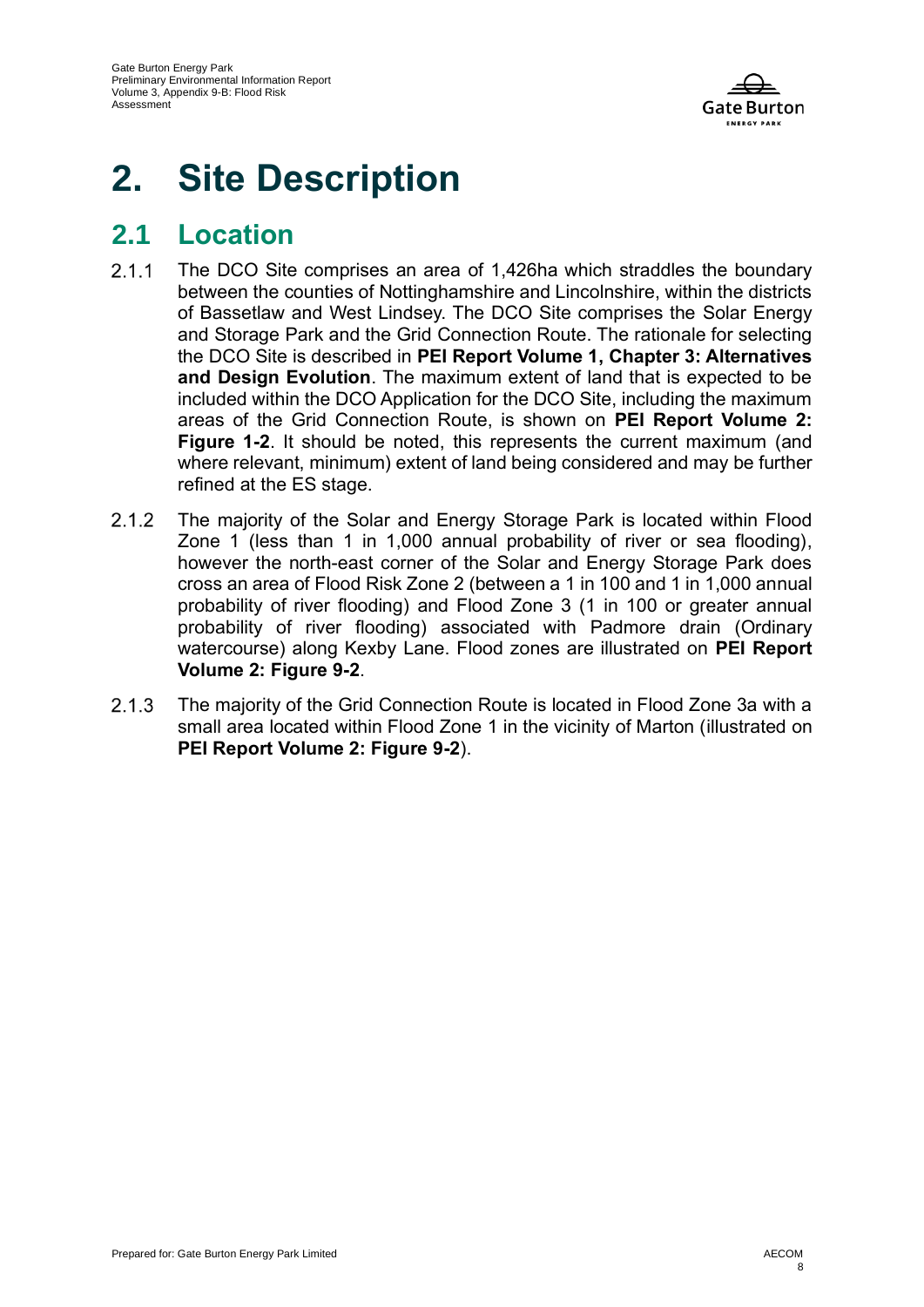

# **3. Legislation, Planning Policy and Guidance**

National planning policy sets out the overarching policy framework and local  $3.1.1$ planning policy sets out the flood risk planning requirements for the local area, both of which have to be adhered to. For this FRA, national guidance includes the National Policy Statement (NPS) for Energy (EN-1), Renewable Energy Infrastructure (EN-3), Electrical Networks Infrastructure (EN-5) and the NPPF and accompanying PPG, while local policy relates to the Local Development Plan. Further information on Legislation, Planning Policy and Guidance is detailed in **PEI Report Volume 3: Appendix 9-C**.

### **3.1 NPS EN-1**

- $3.1.1$ The overarching National Policy Statement for Energy (NPS EN-1) (Ref 1) sets out policy with regard to the development of nationally significant energy infrastructure projects. Specific policy relating to flood risk is set out within NPS EN-1 in Section 5.7. It is noted that the Government has recently completed ( $6<sup>th</sup>$  September – 29<sup>th</sup> November 2021) a consultation on revisions to energy NPSs and are therefore a material consideration. A review indicates that there are minor changes in relation to flood risk and these generally mirror with the requirements of NPPF (see Section 3.2 below).
- $3.1.2$ NPS EN-1 states at paragraph 5.7.12 that the Infrastructure Planning Commission (IPC) (now, for the purposes of this application, the appointed Examining Authority with the Secretary of State for Business Energy and Industrial Strategy being the decision maker) should not recommend and consent development in Flood Zone 2 in England unless satisfied that the Sequential Test requirements have been met and that consent should not be granted for development in Flood Zone 3 unless it is satisfied that the Sequential and Exception Test requirements have been met. For the Sequential Test, it states at paragraph 5.7.13 the following:

*"Preference should be given to locating projects in Flood Zone 1 in England or Zone A in Wales. If there is no reasonably available site in Flood Zone 1 or Zone A, then projects can be located in Flood Zone 2 or Zone B. If there is no reasonably available site in Flood Zones 1 or 2 or Zones A & B, then nationally significant energy infrastructure projects can be located in Flood Zone 3 or Zone C subject to the Exception Test."*

 $3.1.3$ NPS EN-1 (at paragraphs 5.7.14 and 5.7.15) also outlines the Sequential and Exception Tests to be followed:

*"If, following application of the sequential test, it is not possible, consistent with wider sustainability objectives, for the project to be located in zones of lower probability of flooding than Flood Zone 3 or Zone C, the Exception Test can be applied. The test provides a method of managing flood risk while still allowing necessary development to occur.*

*The Exception Test is only appropriate for use where the sequential test alone cannot deliver an acceptable site, taking into account the need for*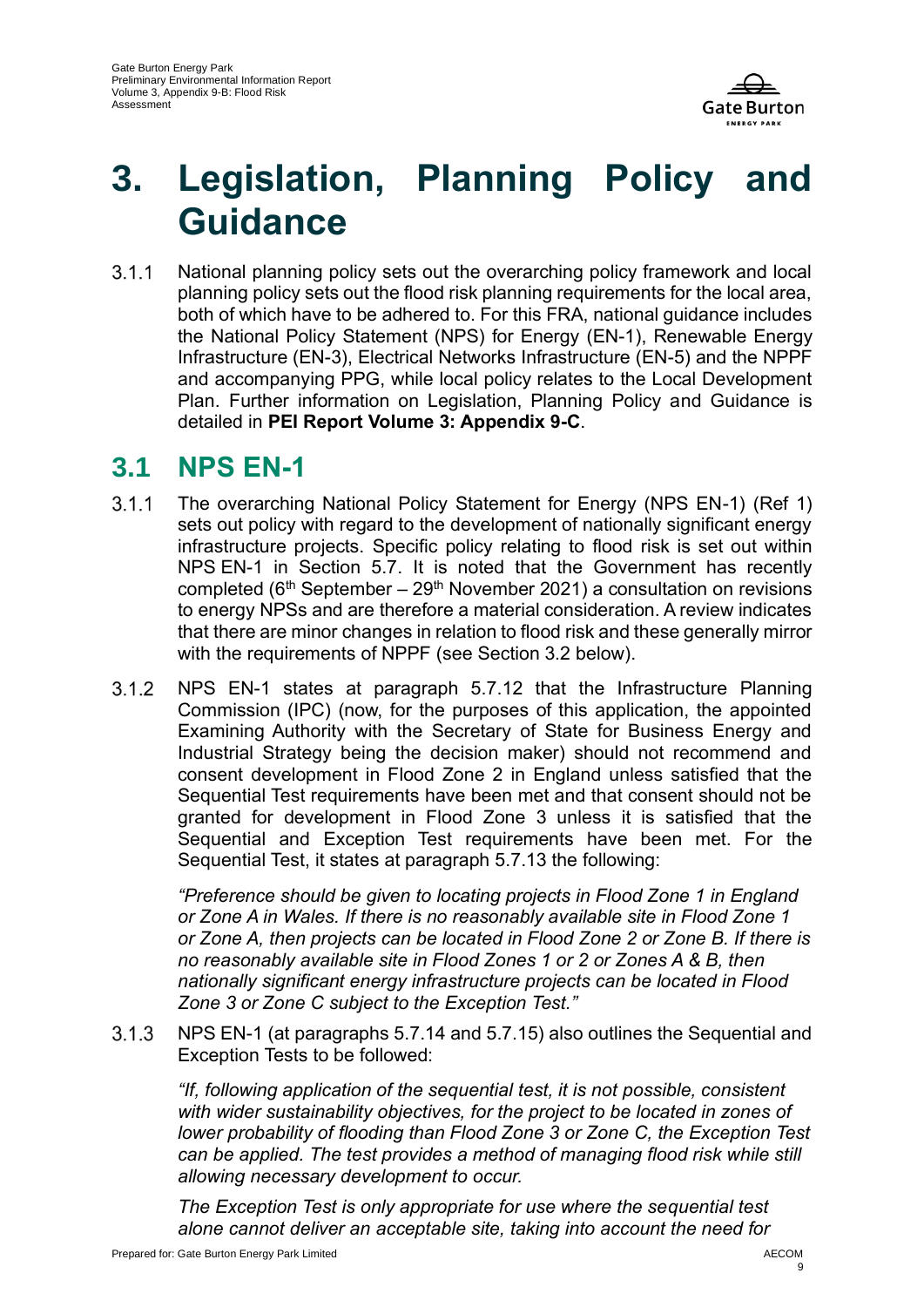

*energy infrastructure to remain operational during floods. It may also be appropriate to use it where as a result of the alternative site(s) at lower risk of flooding being subject to national designations such as landscape, heritage and nature conservation designations, for example Areas of Outstanding Natural Beauty (AONBs), Sites of Special Scientific Interest (SSSIs) and World Heritage Sites (WHS) it would not be appropriate to require the development to be located on the alternative site(s)."*

 $3.1.4$ At paragraphs 5.7.16 and 5.7.17 NPS EN-1 states:

> *"All three elements of the test will have to be passed for development to be consented. For the Exception Test to be passed:*

- *i. It must be demonstrated that the project provides wider sustainability benefits to the community that outweigh flood risk;*
- ii. The project should be on developable, previously developed land or, if it *is not on previously developed land, that there are no reasonable alternative sites on developable previously developed land subject to any exceptions set out in the technology-specific NPSs; and*
- *iii. A FRA must demonstrate that the project will be safe, without increasing flood risk elsewhere subject to the exception below and, where possible, will reduce flood risk overall.*

*Exceptionally, where an increase in flood risk elsewhere cannot be avoided or wholly mitigated, the IPC may grant consent if it is satisfied that the increase in present and future flood risk can be mitigated to an acceptable level and taking account of the benefits of, including the need for, nationally significant energy infrastructure as set out in Part 3 above. In any such case the IPC should make clear how, in reaching its decision, it has weighed up the increased flood risk against the benefits of the project, taking account of the nature and degree of the risk, the future impacts on climate change, and advice provided by the EA and other relevant bodies."*

- $3.1.5$ Paragraph 5.7.23 of NPS EN-1 also requires a sequential approach to be applied to the layout and design of projects with more vulnerable uses being located on parts of the site at lower probability and residual risk of flooding by using Sustainable Drainage Systems (SuDS).
- $3.1.6$ Paragraph 5.7.24 and 5.7.25 require *"Essential energy infrastructure which has to be located in flood risk areas should be designed to remain operational when floods occur"* and that *"the receipt of and response to warnings of floods is an essential element in the management of the residual risk of flooding".*
- $3.1.7$ Paragraph 5.7.19 explains the range of sustainable approaches to surface water drainage management and paragraph 5.7.21 requires *"surface water drainage arrangements for any project to be such that the volumes and peak flow rates of surface water leaving the site are no greater than the rates prior to the proposed project, unless specific off-site arrangements are made and result in the same net effect"*
- $3.1.8$ Paragraph 5.7.22 also states that it *"may be necessary to provide surface water storage and infiltration to limit and reduce both the peak rate of discharge from the site and the total volume discharged from the site. There*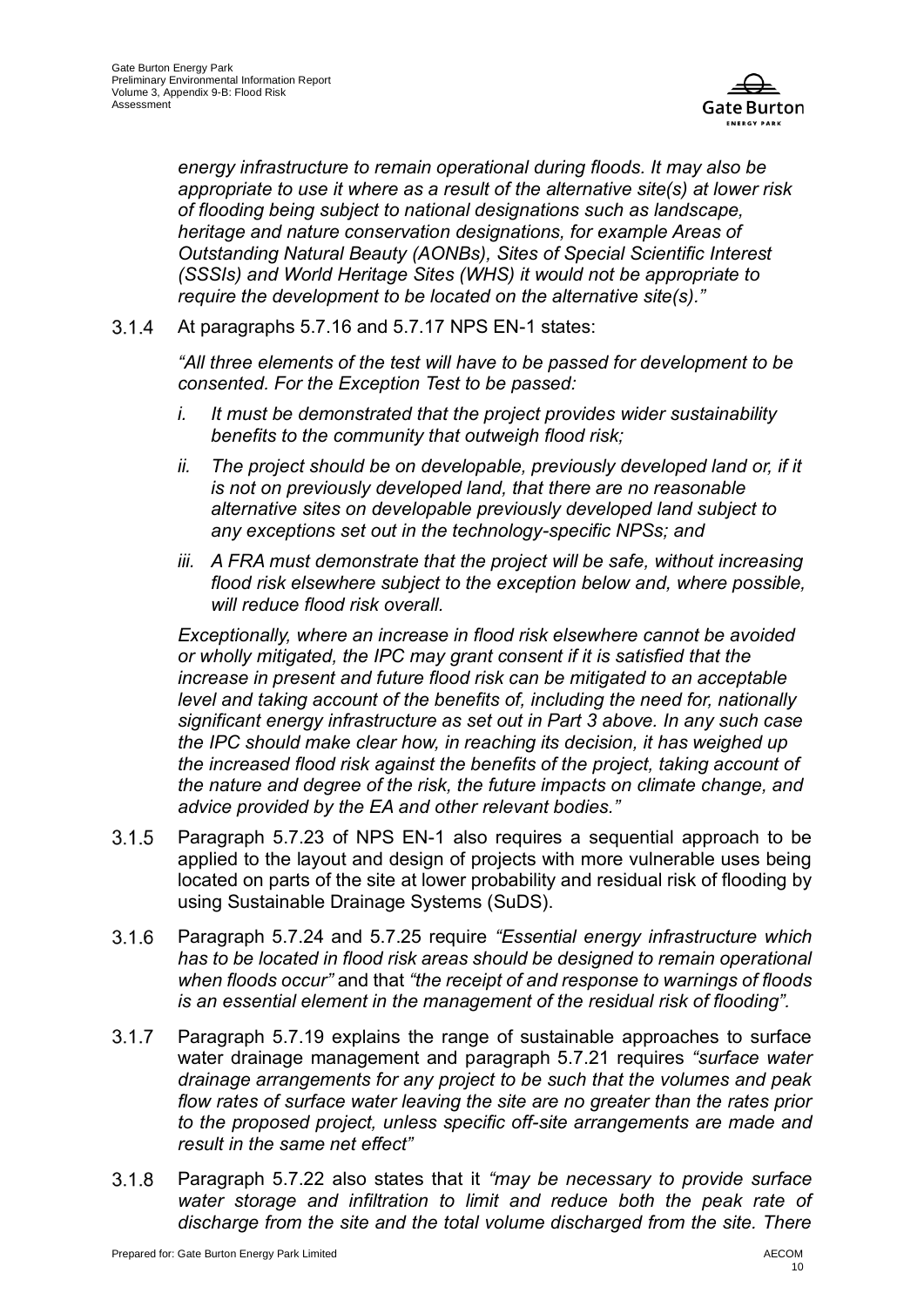

*may be circumstances where it is appropriate for infiltration facilities or attenuation storage to be provided outside the project site, if necessary through the use of a planning obligation".*

- $3.1.9$ The revised draft NPS for Renewable Energy Infrastructure (Draft NPS EN-3) includes a specific section on solar developments and the need for applicant assessments to consider the impact of drainage and runoff on existing drainage systems and watercourses.
- 3.1.10 National Policy Statement for Electricity Networks Infrastructure (EN-5) (NPS EN5) principally concerns high voltage long distance transmission and distribution infrastructure however also relates to electrical infrastructure such as cabling, solar stations and substations associated with nationally significant energy infrastructure projects.
- 3.1.11 Paragraph 2.4.1 of NPS EN-5 explains that as climate change is likely to increase risks to the resilience of electrical infrastructure it requires applicants to "*set out to what extent the proposed development is expected to be vulnerable, and, as appropriate, how it would be resilient to flooding, particularly for substations that are vital for the electricity transmission and distribution network*".

### **3.2 NPPF**

- $3.2.1$ Section 14 of the NPPF (Ref 3) and the associated PPG details current policy with respect to flood risk in England. Paragraph 167 (footnote 55) of the NPPF outlines that a site-specific FRA should be provided for all development located in Flood Zones 2 and 3; and for all sites that are greater than 1ha in Flood Zone 1.
- <span id="page-10-0"></span> $3.2.2$ NPPF flood risk policy is supported by the Planning Practice Guidance and Table 1 of the PPG defines the flood zones (Table 3-1).

| Zone 1 Low<br>Probability               | Land having a less than 1 in 1,000 annual probability of river<br>or sea flooding. (Shown as 'clear' on the Flood Map - all land<br>outside Zones 2 and 3).                                                                                      |
|-----------------------------------------|--------------------------------------------------------------------------------------------------------------------------------------------------------------------------------------------------------------------------------------------------|
| Zone 2 Medium<br>Probability            | Land having between a 1 in 100 and 1 in 1,000 annual<br>probability of river flooding; or land having between a 1 in 200<br>and 1 in 1,000 annual probability of sea flooding. (Land shown<br>in light blue on the Flood Map).                   |
| Zone 3a High<br>Probability             | Land having a 1 in 100 or greater annual probability of river<br>flooding; or Land having a 1 in 200 or greater annual<br>probability of sea flooding. (Land shown in dark blue on the<br>Flood Map).                                            |
| Zone 3b The<br>Functional<br>Floodplain | This zone comprises land where water has to flow or be<br>stored in times of flood. Local planning authorities should<br>identify in their Strategic Flood Risk Assessments areas of<br>functional floodplain and its boundaries accordingly, in |

**Table 3-1: Flood Zones – Table 1 of PPG 2021**

**Flood Zone Definition**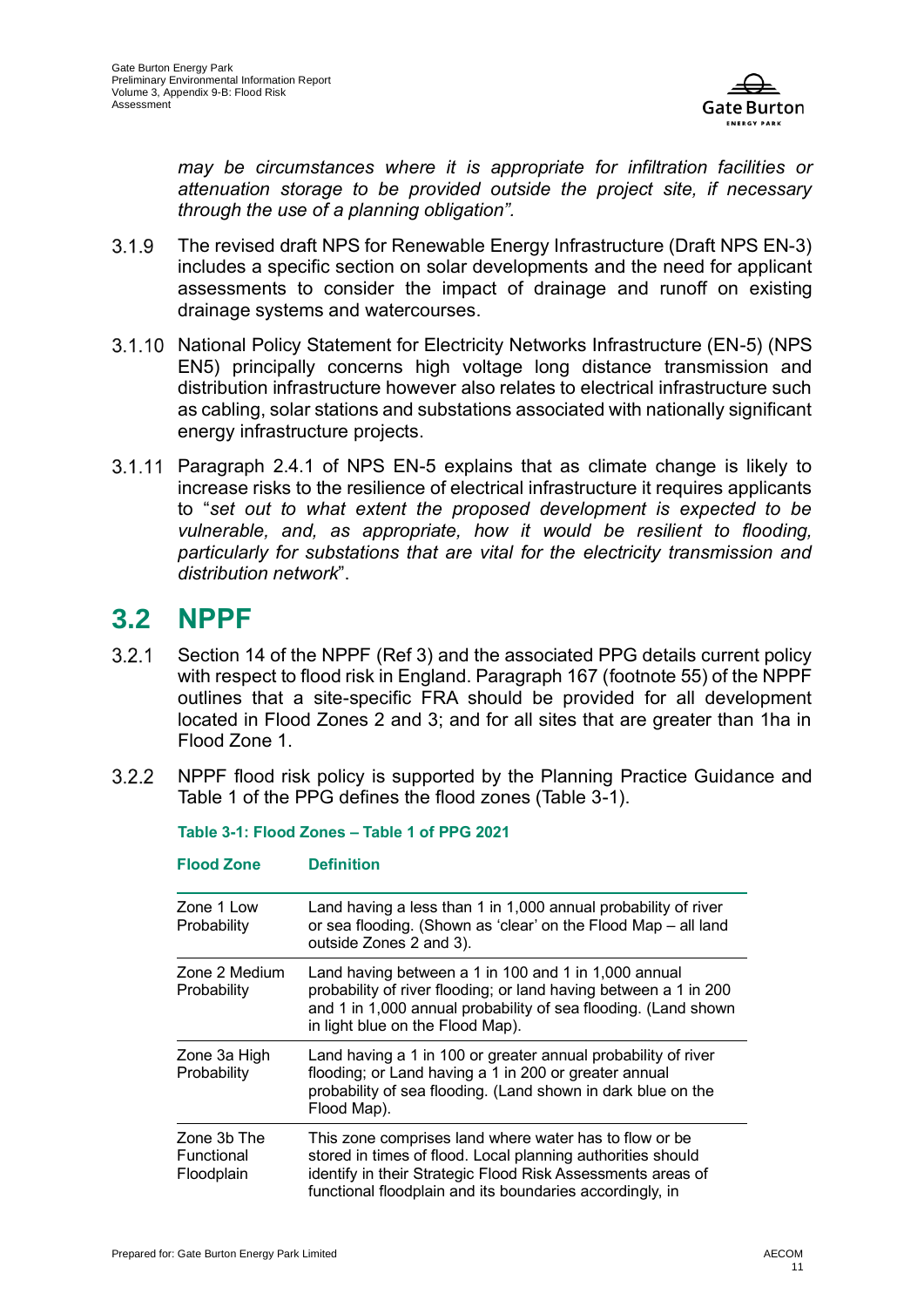

#### **Flood Zone Definition**

agreement with the Environment Agency. (Not separately distinguished from Zone 3a on the Flood Map).

 $3.2.3$ The NPPF considers the vulnerability of different types of development to flooding (Table 3-2). According to Annex 3 of the NPPF, the Scheme is classified as 'Essential Infrastructure'.

<span id="page-11-0"></span>**Table 3-2: Flood risk vulnerability classification – Adapted from Annex s of NPPF 2021**

| <b>Development Classification</b><br><b>Type</b> |    |                                                                                                                                                                                                                                                                                                                                                                                                                                                                                                              |
|--------------------------------------------------|----|--------------------------------------------------------------------------------------------------------------------------------------------------------------------------------------------------------------------------------------------------------------------------------------------------------------------------------------------------------------------------------------------------------------------------------------------------------------------------------------------------------------|
| Essential<br>infrastructure                      | a. | Essential transport infrastructure (including mass<br>evacuation routes) which has to cross the area at risk.                                                                                                                                                                                                                                                                                                                                                                                                |
|                                                  | b. | Essential utility infrastructure which has to be located in<br>a flood risk area for operational reasons, including<br>electricity generating power stations and grid and<br>primary substations; and water treatment works that<br>need to remain operational in times of flood.                                                                                                                                                                                                                            |
|                                                  | C. | Wind turbines.                                                                                                                                                                                                                                                                                                                                                                                                                                                                                               |
|                                                  | d. | Solar farms                                                                                                                                                                                                                                                                                                                                                                                                                                                                                                  |
| Highly<br>vulnerable                             | a. | Police and ambulance stations; fire stations and<br>command centres; telecommunications installations<br>required to be operational during flooding.                                                                                                                                                                                                                                                                                                                                                         |
|                                                  | b. | Emergency dispersal points.                                                                                                                                                                                                                                                                                                                                                                                                                                                                                  |
|                                                  | c. | Basement dwellings.                                                                                                                                                                                                                                                                                                                                                                                                                                                                                          |
|                                                  | d. | Caravans, mobile homes and park homes intended for<br>permanent residential use.                                                                                                                                                                                                                                                                                                                                                                                                                             |
|                                                  | е. | Installations requiring hazardous substances consent.<br>(Where there is a demonstrable need to locate such<br>installations for bulk storage of materials with port or<br>other similar facilities, or such installations with energy<br>infrastructure or carbon capture and storage<br>installations, that require coastal or water-side locations,<br>or need to be located in other high flood risk areas, in<br>these instances the facilities should be classified as<br>'Essential Infrastructure'). |
| More                                             | a. | Hospitals                                                                                                                                                                                                                                                                                                                                                                                                                                                                                                    |
| vulnerable                                       | b. | Residential institutions such as residential care homes,<br>children's homes, social services homes, prisons and<br>hostels.                                                                                                                                                                                                                                                                                                                                                                                 |
|                                                  | c. | Buildings used for dwelling houses, student halls of<br>residence, drinking establishments, nightclubs and<br>hotels.                                                                                                                                                                                                                                                                                                                                                                                        |
|                                                  | d. | Non-residential uses for health services, nurseries and<br>educational establishments.                                                                                                                                                                                                                                                                                                                                                                                                                       |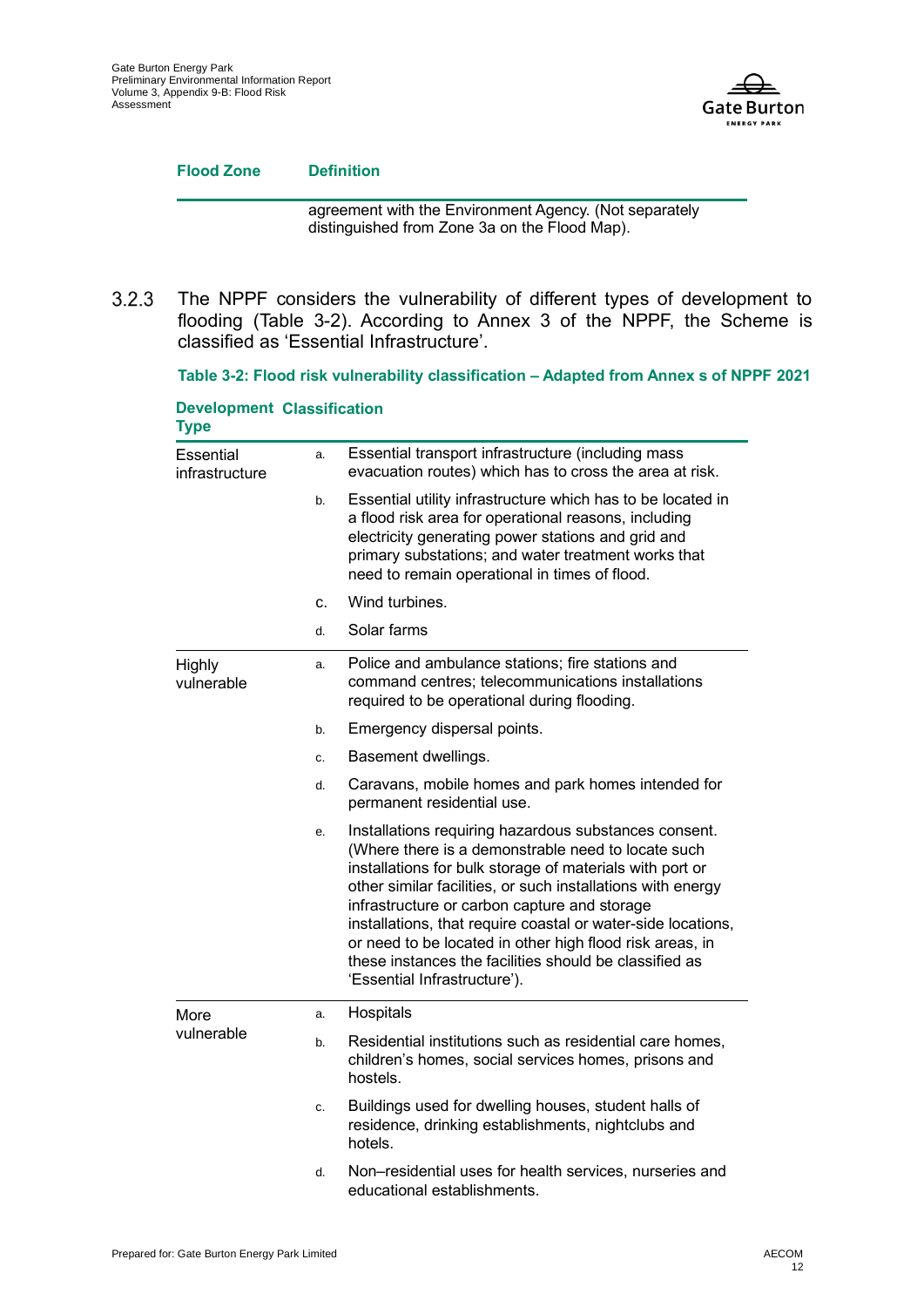

#### **Development Classification Type**

|                           | е. | Landfill* and sites used for waste management facilities<br>for hazardous waste.                                                                                                                                                                                                      |
|---------------------------|----|---------------------------------------------------------------------------------------------------------------------------------------------------------------------------------------------------------------------------------------------------------------------------------------|
|                           | f. | Sites used for holiday or short-let caravans and<br>camping, subject to a specific warning and evacuation<br>plan.                                                                                                                                                                    |
| Less<br>vulnerable        | a. | Police, ambulance and fire stations which are not<br>required to be operational during flooding.                                                                                                                                                                                      |
|                           | b. | Buildings used for shops; financial, professional and<br>other services; restaurants, cafes and hot food<br>takeaways; offices; general industry, storage and<br>distribution; non-residential institutions not included in<br>the 'more vulnerable' class; and assembly and leisure. |
|                           | c. | Land and buildings used for agriculture and forestry.                                                                                                                                                                                                                                 |
|                           | d. | Waste treatment (except landfill* and hazardous waste<br>facilities).                                                                                                                                                                                                                 |
|                           | e. | Minerals working and processing (except for sand and<br>gravel working).                                                                                                                                                                                                              |
|                           | f. | Water treatment works which do not need to remain<br>operational during times of flood.                                                                                                                                                                                               |
|                           | g. | Sewage treatment works, if adequate measures to<br>control pollution and manage sewage during flooding<br>events are in place.                                                                                                                                                        |
|                           | h. | <b>Car Parks</b>                                                                                                                                                                                                                                                                      |
| Water-                    | a. | Flood control infrastructure.                                                                                                                                                                                                                                                         |
| compatible<br>development | b. | Water transmission infrastructure and pumping stations.                                                                                                                                                                                                                               |
|                           | c. | Sewage transmission infrastructure and pumping<br>stations.                                                                                                                                                                                                                           |
|                           | d. | Sand and gravel working.                                                                                                                                                                                                                                                              |
|                           | е. | Docks, marinas and wharves.                                                                                                                                                                                                                                                           |
|                           | f. | Navigation facilities.                                                                                                                                                                                                                                                                |
|                           | g. | Ministry of Defence installations.                                                                                                                                                                                                                                                    |
|                           | h. | Ship building, repairing and dismantling, dockside fish<br>processing and refrigeration and compatible activities<br>requiring a waterside location.                                                                                                                                  |
|                           | i. | Water-based recreation (excluding sleeping<br>accommodation).                                                                                                                                                                                                                         |
|                           | j. | Lifeguard and coastguard stations.                                                                                                                                                                                                                                                    |
|                           | k. | Amenity open space, nature conservation and<br>biodiversity, outdoor sports and recreation and essential<br>facilities such as changing rooms.                                                                                                                                        |
|                           | I. | Essential ancillary sleeping or residential<br>accommodation for staff required by uses in this                                                                                                                                                                                       |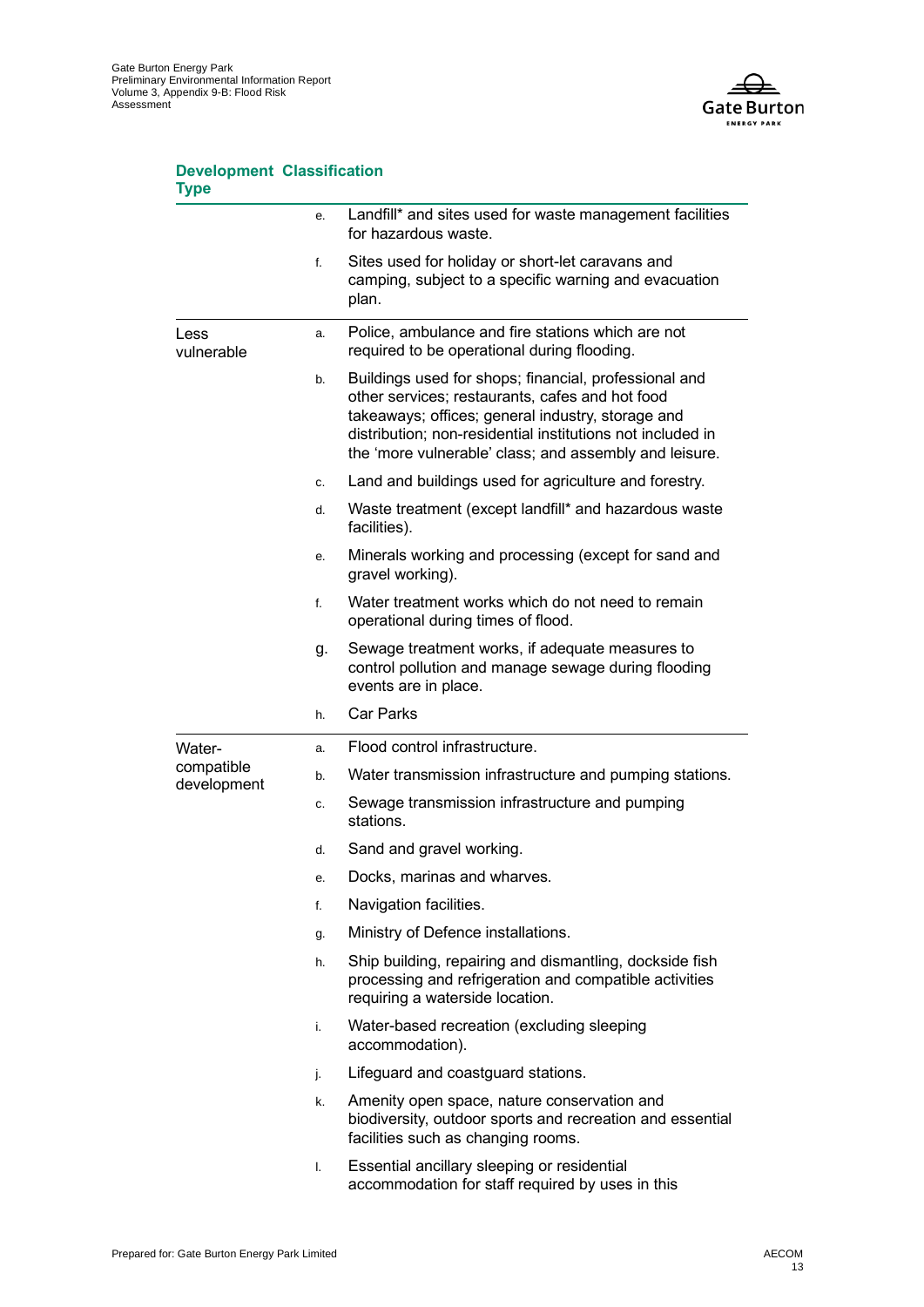

#### **Development Classification Type**

category, subject to a specific warning and evacuation plan.

\* Landfill is as defined in Schedule 10 of the Environmental Permitting (England and Wales) Regulations 2010.

 $3.2.4$ Table 3 of the PPG, which illustrates a matrix that identifies which vulnerability classifications are appropriate within each flood zone, confirms that 'Essential infrastructure' development is required to undertake an exception test when located in Flood Zone 3 as set out in Table 3-3 below.

**Table 3-3: Flood Risk Vulnerability and Flood Zone Compatibility - Table 3 of the PPG 2021**

<span id="page-13-0"></span>

| <b>Flood</b><br><b>Zone</b> | <b>Essential</b><br><i>infrastructure</i> | <b>Highly</b><br>vulnerable | <b>More</b><br>vulnerable         | <b>Less</b><br>vulnerable | <b>Water</b><br>compatible |
|-----------------------------|-------------------------------------------|-----------------------------|-----------------------------------|---------------------------|----------------------------|
| Zone 1                      |                                           |                             |                                   |                           |                            |
| Zone 2                      |                                           |                             |                                   |                           |                            |
| Zone 3a<br>t                | <b>Exception Test</b><br>required         | Χ                           | <b>Exception test</b><br>required |                           |                            |
| Zone 3b*                    | <b>Exception Test</b><br>required *       |                             |                                   | у                         | $\sqrt{ }$                 |

**Key:** 

✓ **Development appropriate**

✗ **Development should not be permitted**

**† In Flood Zone 3a essential infrastructure should be designed and constructed to remain operational and safe in times of flood.**

**\* In Flood Zone 3b (functional floodplain) essential infrastructure that has to be there and has passed the Exception Test, and water-compatible uses, should be designed and constructed to:** 

- **remain operational and safe for users in times of flood;**
- **result in no net loss of floodplain storage;**
- **not impede water flows and not increase flood risk elsewhere.**

 $3.2.5$ In order to pass the exception test, it should be demonstrated that:

- the development provides wider sustainability benefits to the community that outweigh the flood risk; and
- the development will be safe for its lifetime taking account of the vulnerability of its users, without increasing flood risk elsewhere, and, where possible, will reduce flood risk overall.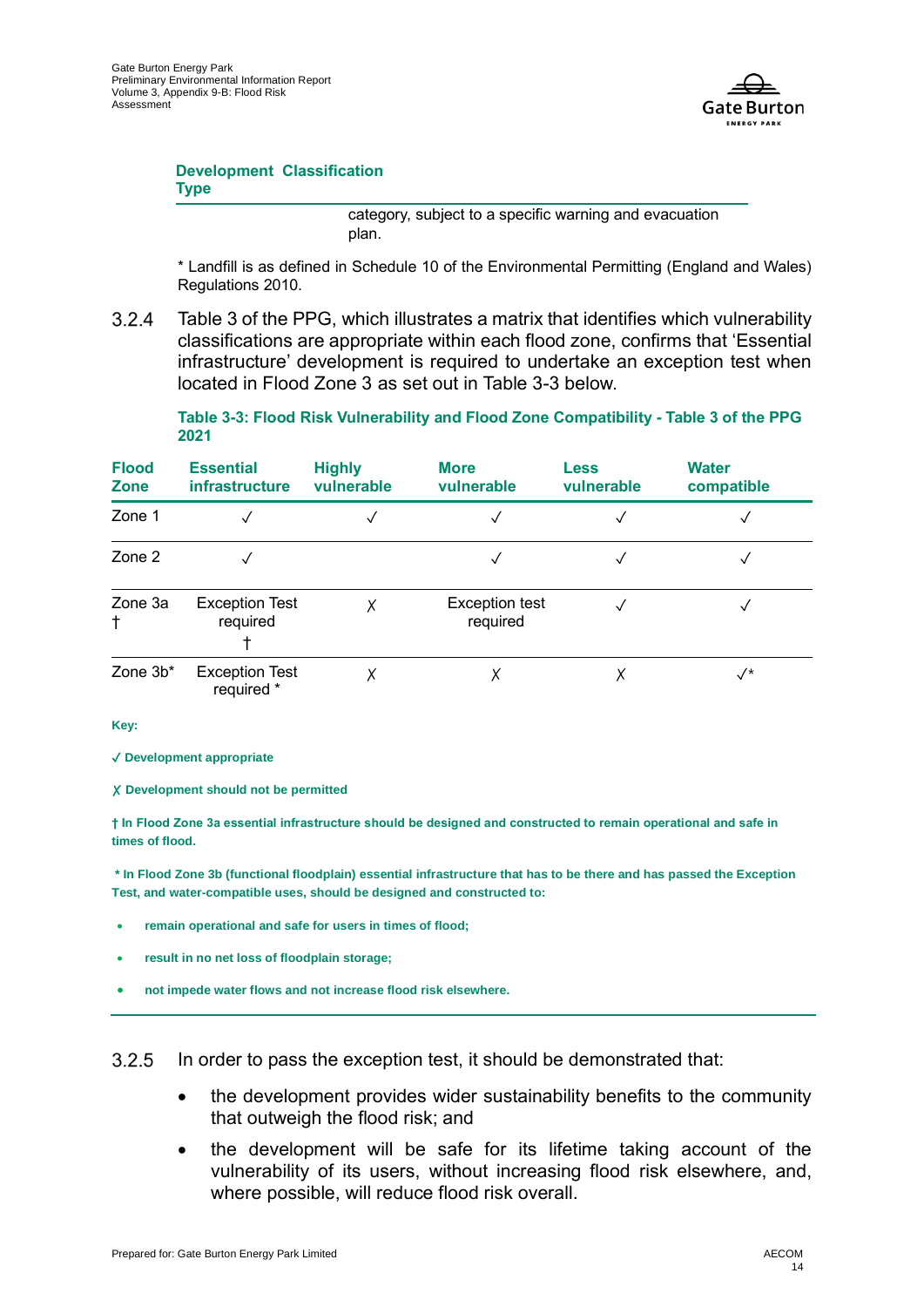

- $3.2.6$ In Flood Zone 3a and 3b, Table 3.3 above indicates the requirements for infrastructure located within these Flood Zones.
- $3.2.7$ The details of how the Scheme will meet the above criteria is detailed in Section 6.

## **3.3 Local Plan**

 $3.3.1$ The Scheme study area spans two counties (Lincolnshire and Nottinghamshire) and is located within the local planning authority areas of West Lindsey District Council (Lincolnshire) and Bassetlaw District Council (Nottinghamshire). The following local planning policy will also be taken into consideration:

### **Central Lincolnshire Local Plan (2017)**

- $3.3.2$ Central Lincolnshire Local Plan 2012 - 2036 (2017) (Ref 5) replaced the Local Plans of the City of Lincoln, West Lindsey District Council and North Kesteven District Council. It includes relevant policy for flood risk:
	- Policy LP14 (Managing Water Resources and Flood Risk).
- $3.3.3$ This includes wording on flood risk, sustainable drainage and protecting the water environment.

### **Bassetlaw District Council Core Strategy (2011)**

- $3.3.4$ Bassetlaw District Council Core Strategy (Ref 6) seeks to ensure that all new development reduce or mitigate flood risk; realise opportunities to utilise renewable and low carbon energy sources and/or infrastructure, alongside sustainable design and construction and make use of Sustainable Drainage Systems (SuDS). It includes relevant development management policy for flood risk:
	- Policy DM12 (Flood Risk, Sewerage and Drainage).

### **Draft Bassetlaw Local Plan 2020 – 2037 (2021)**

- The Draft Bassetlaw Local Plan 2020 2037 (2021) (Ref 7) is currently going  $3.3.5$ through consultation stages with a planned adoption in spring 2023. It includes relevant policy for flood risk and drainage that should be considered:
	- Policy ST52 (Flood Risk and Drainage); and
	- Policy ST53 (Protecting Water Quality and Management).

### **Lincolnshire County Council SuDS Guidance (2018)**

 $3.3.6$ In 2018, Lincolnshire County Council produced the 'Sustainable Drainage Design and Evaluation Guide' (Ref 8). This guide links the design of SuDS with the evaluation requirements of planning to facilitate consultation in order to achieve the best possible SuDS design. It is primarily intended for use by developers, designers and consultants who are seeking guidance on the Lead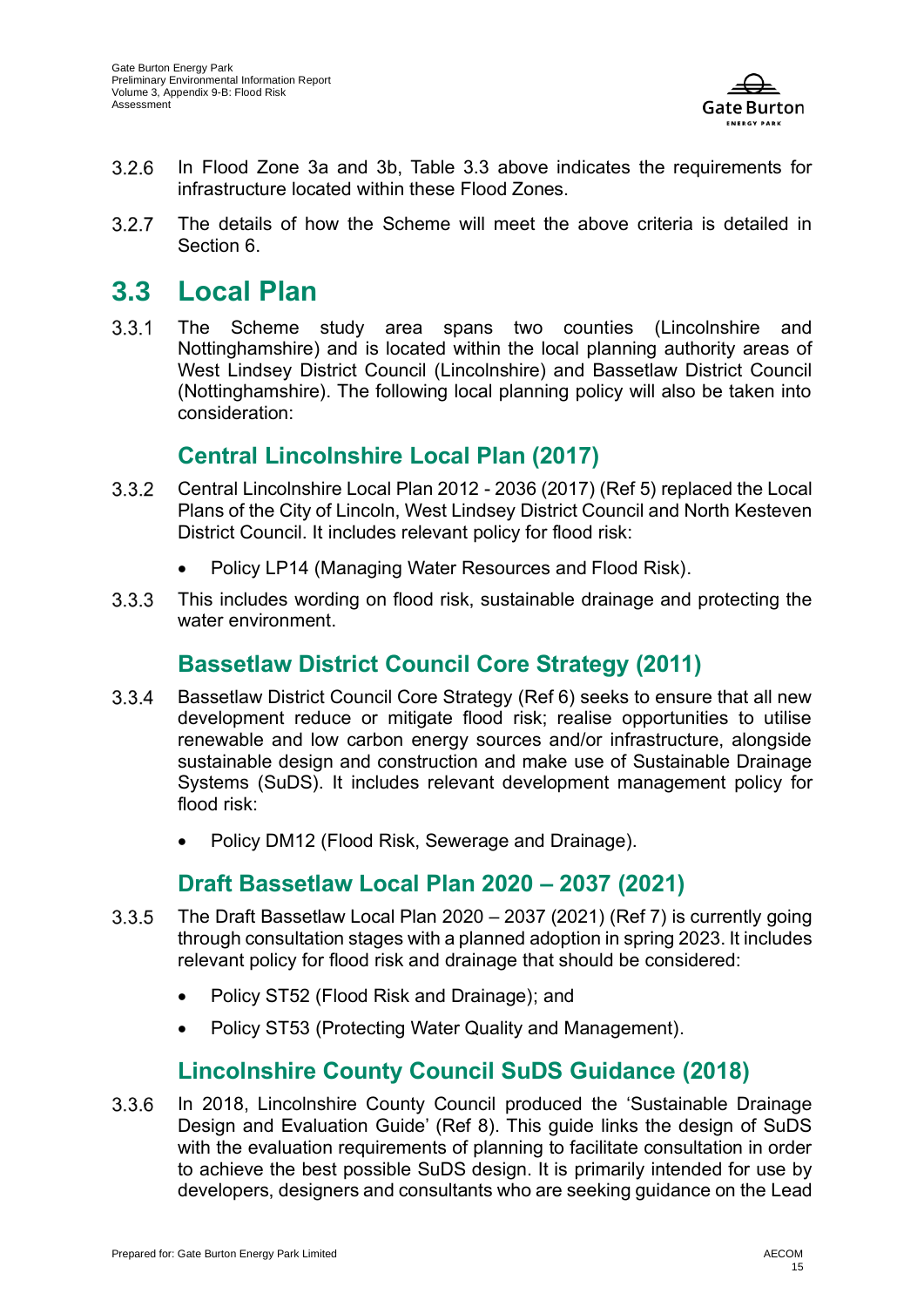

Local Flood Authority (LLFA) standards for the design of sustainable surface water drainage in Lincolnshire.

All major developments will be required to incorporate water management  $3.3.7$ measures to reduce surface water runoff and ensure that it does not increase flood risk elsewhere by considering all sources of flood risk both to and from a proposed scheme. The principal method to do so should be the use of SuDS. Surface water runoff should be managed to ensure that there is no increase in surface water flow rate run off.

### **Strategic Flood Risk Assessment**

- $3.3.8$ Initial strategic flood guidance was provided by the Level 1 Strategic Flood Risk Assessment (SFRA) West Lindsey SFRA (2009) (Ref 9). The purpose of this study was to provide a reference and policy document to inform the West Lindsey Local Development Framework and to ensure that the District Council meets its obligations under Planning Policy Statement 25. The results of this study will enable the Council to apply the Sequential Test and, where relevant, the Exception Test throughout the District.
- $3.3.9$ The Bassetlaw Level 1 SFRA (2019) (Ref 10) provides a comprehensive and robust evidence base to support the Bassetlaw District Council Local Plan. The document takes into account the most recent policy and legislation in the National Planning Policy Framework (2018) at the time of writing (2019)<sup>1</sup>. It collates and analyses the latest available information and data for current and future (i.e. climate change) flood risk from all sources, and how these may be mitigated. With the aim of providing evidence to support the application of the Sequential Test for the allocation of new development sites, to support the Council's preparation of the Local Plan.

### **Preliminary Flood Risk Assessment**

Lincolnshire County Council (Ref 11) and Nottinghamshire County Council (Ref 12) are Lead Local Flood Authorities. Their Preliminary Flood Risk Assessments (PFRAs) present a high-level screening exercise to identify areas where flood risk is significant (known as Flood Risk Areas). The PFRA required the preparation and publication of a Preliminary Assessment Report (PAR) on past and future flooding, including consideration of the consequences of that flooding and the identification of Flood Risk Areas. The PFRAs cover the risk of flooding from local sources, namely Ordinary Watercourses, surface water (overland runoff) and groundwater. It does not consider directly flooding from Main Rivers, such as the River Trent.

<sup>&</sup>lt;sup>1</sup> Note: there have been subsequent revisions to NPPF in 2021  $\cdot$ : National Planning Policy Framework [\(publishing.service.gov.uk\)](https://assets.publishing.service.gov.uk/government/uploads/system/uploads/attachment_data/file/1005759/NPPF_July_2021.pdf)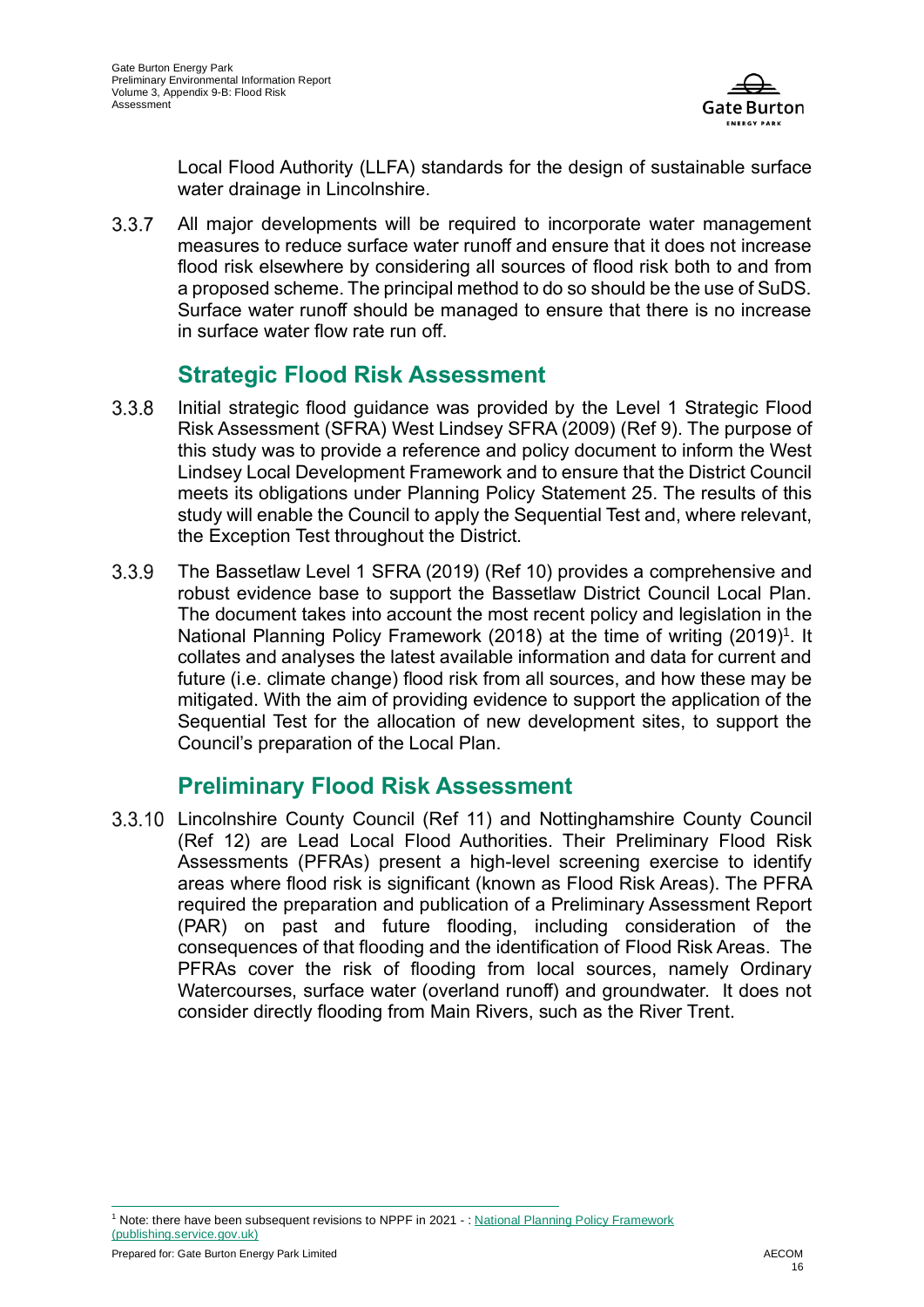

# **4. Assessment of Flood Risk**

## **4.1 Flood Risk from all sources**

- $4.1.1$ This section assesses the flood risk from the following sources against the maximum extent of land that is expected to be included within the subsequent DCO Application for the Scheme, including the maximum areas of the Grid Connection Route (see **PEI Report Volume 2: Figure 1-2**. These sources are:
	- Fluvial;
	- Tidal;
	- Surface water:
	- Sewers;
	- Groundwater; and
	- Artificial waterbodies.
- $4.1.2$ The methodology used to assess the flood risk is detailed below:
	- **Low:** where little risk is identified or any theoretical risk identified is classified as low within Local Authority SFRAs and/or EA flood risk mapping extents, with very low probability of flooding occurring;
	- **Medium:** where risk is identified within Local Authority SFRA and/or EA flood risk mapping extents indicating a medium probability, but manageable flood risk with little to no mitigation required; and
	- **High:** where modelled levels within Local Authority SFRA and/or EA flood risk mapping extents show risk to the Scheme as a high probability of flood risk and where mitigation needs to be considered and residual risks controlled.
- $4.1.3$ Through the sequential process, the solar panels and BESS Compound will be located outside of Flood Zones 2 and 3 (Padmore Drain and minor tributaries), i.e., in Flood Zone 1. Infrastructure shown to be at flood risk is to be mitigated as discussed below.
- $4.1.4$ Flood Risk mapping and EA flood risk guidance is presented in Section 5.

### **Climate Change**

- Peak river flow allowances are based on Water Framework Directive  $4.1.5$ catchment areas. The Environment Agency Website 'Climate change allowances for peak river flow in England' has been consulted to check and confirm the revised climate change allowances for the catchment areas that cover the DCO site.
- $4.1.6$ Climate change allowance relate to predicted percentage increase in peak river flows and peak rainfall that the Scheme design must consider.
- $4.1.7$ The Scheme is covered by two management catchments with their own climate change allowances for river flows: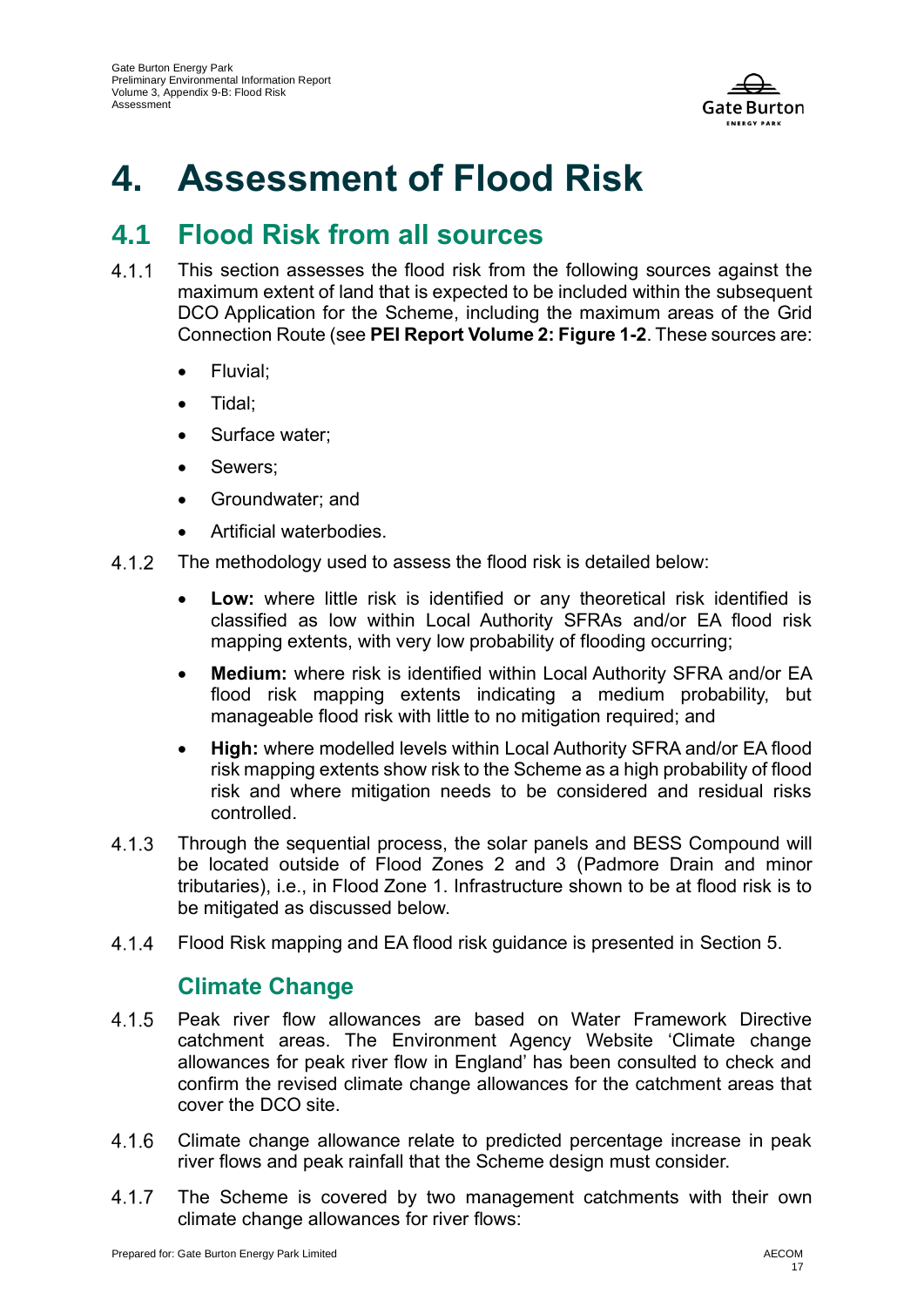

- The majority of the Solar Energy and Storage Park is within the Witham Management Catchment which has a 'Higher' allowance of 32% (2080s) (for Essential Infrastructure); and
- The majority of the Grid Connection Route is within the Lower Trent and Erewash Management Catchment which has a 'Higher' allowance of 39% (2080s).
- 4.1.8 For peak rainfall intensity, the Scheme is covered by the same two management catchments as for river flows. Based on the development lifetime of the Solar Energy and Storage Park being between 2061 and 2100, the central allowance for the 2070s epoch should be applied. This allowance for both management catchments is:
	- $3.3\%$  AEP  $-25\%$
	- 1% AEP 25%
- 4.1.9 These peak rainfall allowances will be considered within the surface water drainage strategy for the lifetime of the development.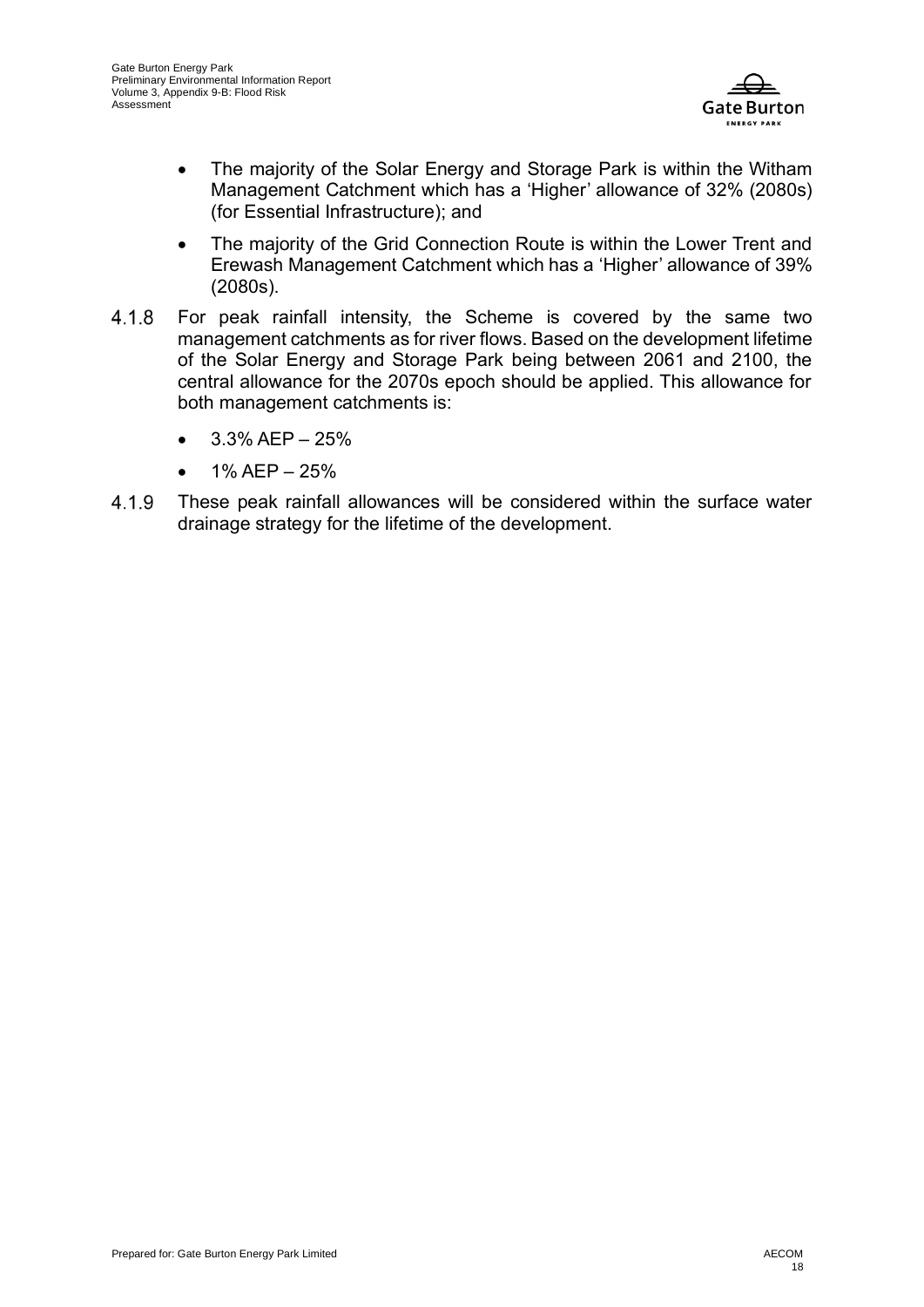

# **5. Flood Risk to Solar and Energy Storage Park**

### **5.1 Overview**

- $511$ The NPPF requires that all potential sources of flooding that could affect the Scheme are considered. This section of the FRA assesses the flood risk posed to the site from: rivers and the sea, directly from rainfall on the ground surface, rising groundwater, overwhelmed sewers and drainage systems, from reservoirs, canals, lakes and other artificial flood sources.
- $5.1.2$ Whilst developments are typically assessed as a whole site, this assessment is split into two separate elements due to the differing nature of these elements:
	- Solar and Energy Storage Park; and
	- Grid Connection Route.
- $5.1.3$ This section assesses the flood risk posed to the site area for the Solar and Energy Storage Park.

### **5.2 Fluvial**

- $5.2.1$ As discussed in Section 2.1 the majority of the Solar and Energy Storage Park is located within Flood Zone 1, however the north-east corner of the Solar and Energy Storage Park does cross an area of Flood Risk Zone 2 and 3 associated with Padmore drain (Ordinary watercourse) along Kexby Lane where solar panels will be located but set back from the Flood Zone extents. Flood zones are illustrated on **PEI Report Volume 2: Figure 9-2**.
- 5.2.2 To the east of the Solar and Energy Storage Park area is a corridor of Flood Zone 3 that is associated with Padmoor Drain (1 in 100 or greater annual probability of river flooding (>1% AEP)), draining north to south towards the River Till.
- $5.2.3$ Historic flood mapping and recorded flood outlines<sup>2</sup> for Gate Burton and the surrounding area show that there have been a number of flood events where fluvial/tidal influences have combined to inundate the River Trent valley and floodplain, with extents close to the western and southern part of the Solar and Energy Storage Park. These events were recorded in 1932, 1947, 1977 and 2000.
- $5.2.4$ It is also noted that there are existing flood risk issues outside of the Solar and Energy Storage Park boundary in the vicinity of Kexby Lane and Willingham Road/Marton Road. The source of this flooding will be confirmed at the ES stage through liaison with residents.

<sup>2</sup> EA data services platform, historic flood outlines.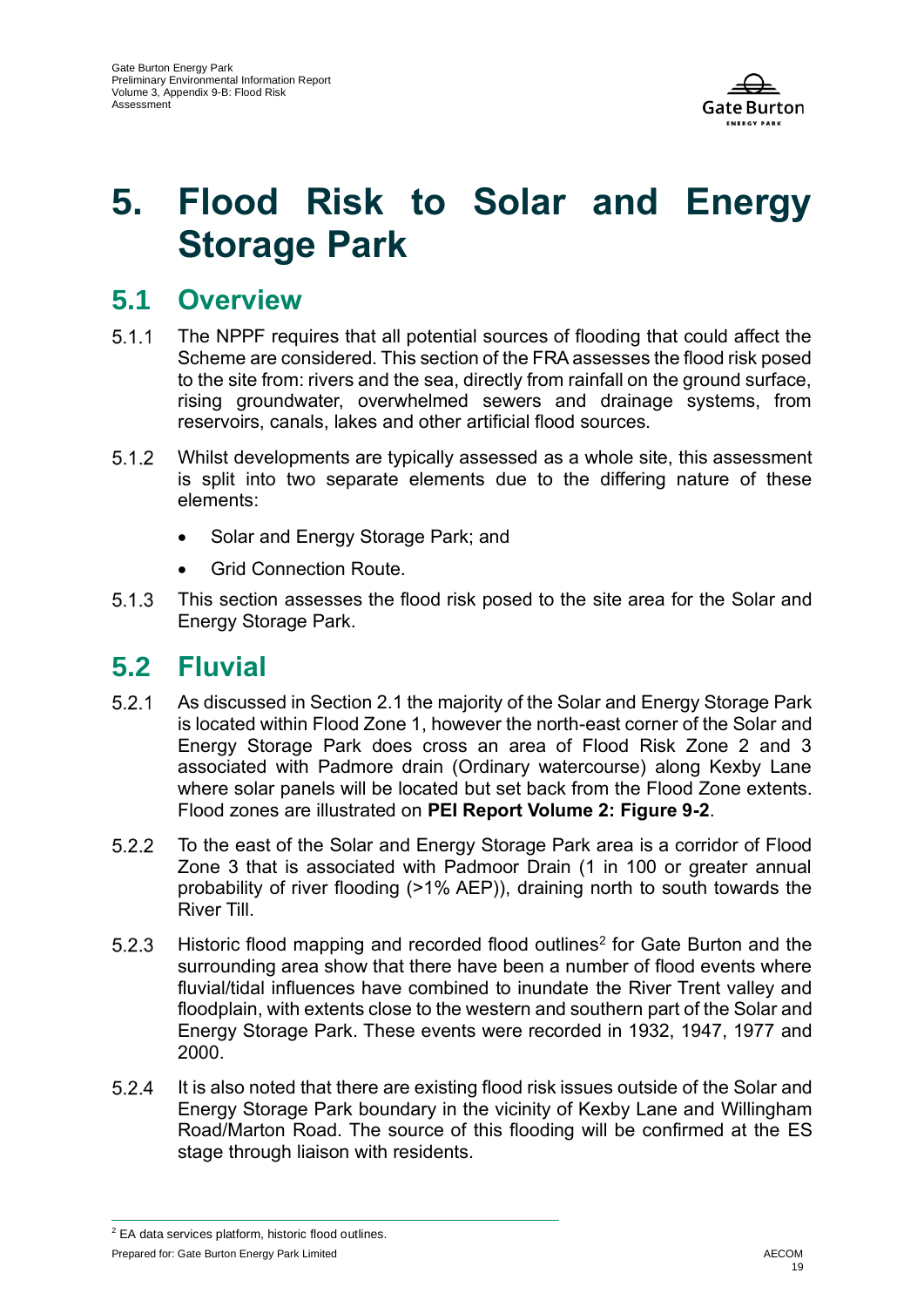

# **5.3 Tidal**

 $5.3.1$ As discussed in Section 2.1 the majority of the Solar and Energy Storage Park is located within Flood Zone 1 associated with fluvial sources. The tidal influence of the River Trent does not extend to the watercourses within the Solar and Energy Storage Park and therefore is not considered further for this element of the scheme.

## **5.4 Surface Water**

- $5.4.1$ Flooding from surface water runoff (or 'pluvial' flooding) is usually caused by intense rainfall that may only last a few hours and usually affects lower lying areas, often where the natural (or artificial) drainage system is unable to cope with the volume of water. Surface water flooding problems are inextricably linked to issues of poor drainage, or drainage blockage by debris, and sewer flooding. The Flood Map for Surface Water (illustrated on **PEI Report Volume 2: Figure 9-2**) is classified into four flood risk categories: Very Low (AEP of less than 0.1%), Low (AEP between 0.1% and 1%), Medium (AEP of between 1% and 3.33%) and High (AEP of greater than 3.33%) in accordance with Environment Agency criteria.
- $5.4.2$ From a review of the Environment Agency's Flood Map for Surface Water, the majority of the Solar and Energy Storage Park is considered to be at 'Very Low' risk of surface water flooding (illustrated on **PEI Report Volume 2: Figure 9-2**). This means that each year this area has a chance of flooding of less than 0.1%.
- 5.4.3 The mapping shows the main overland pluvial flow paths that propagate through and across the Solar and Energy Storage Park. These flow paths follow the topography with ponding in low lying areas (illustrated on **PEI Report Volume 2: Figure 9-2**). Padmore drain, the western side of the railway line embankment and the southern fields draining from the Scheme boundary show the greatest extent of surface water flooding.
- $5.4.4$ The water depth associated with both the high and medium risk scenarios is shallow (300-900mm max) and very localised, with the low risk (chance of flooding of between 0.1% and 1%) scenario depths only exceeding 900mm in only a very limited area, as shown on Plate 1 below.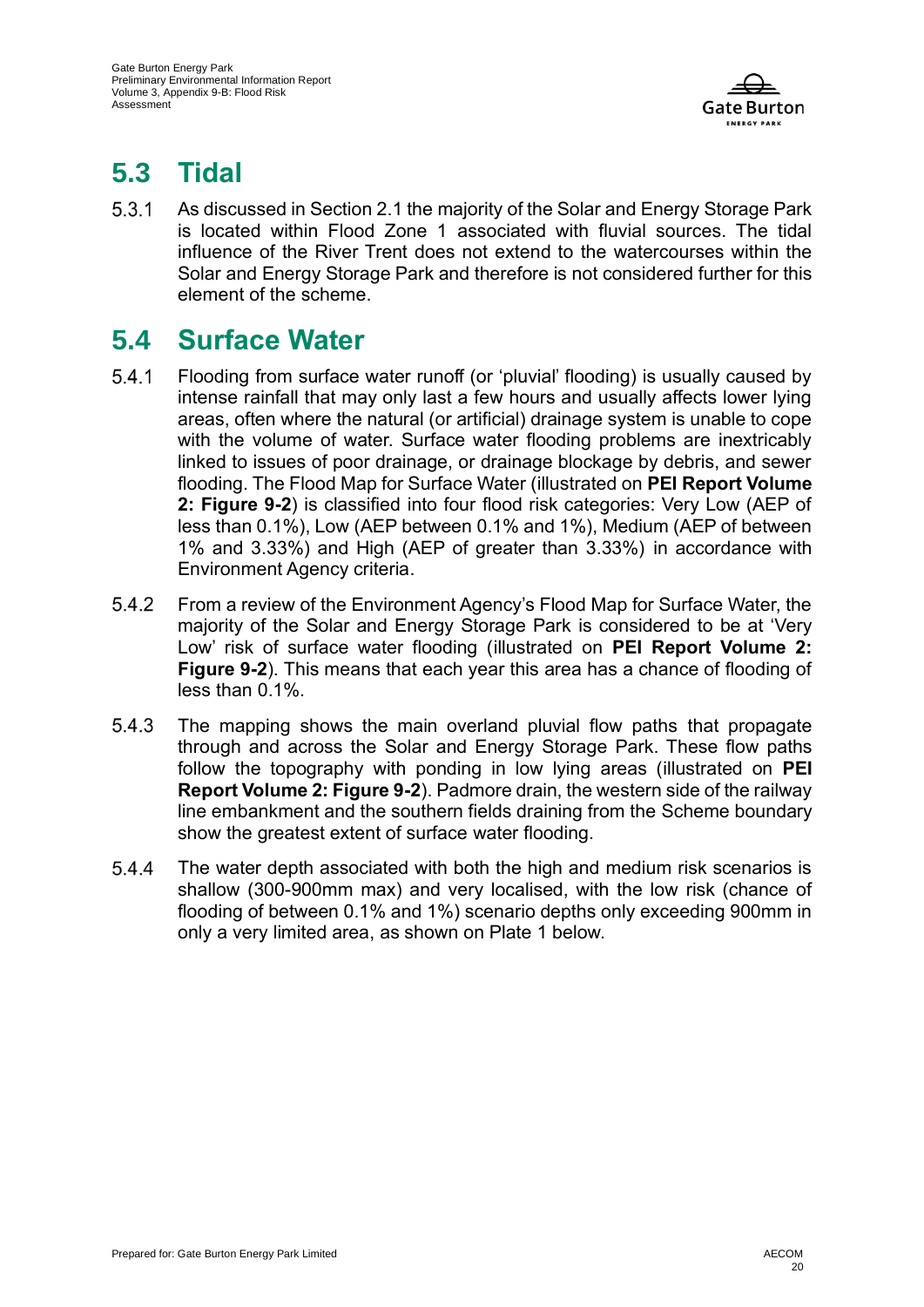



Flood depth (millimetres)

Over 900mm 300 to 900mm Below 300mm  $\oplus$  Location you selected

#### **Plate 1: EA surface water flood risk mapping for Solar Energy and Storage Park, risk of flooding low (light blue), medium risk (blue), high risk (dark blue)**



Surface water flood risk: water depth in a high risk scenario Flood depth (millimetres)

Over 900mm 300 to 900mm Below 300mm  $\oplus$  Location you selected

#### **Plate 2: EA surface water flood risk, water depth in a high-risk scenario (chance of flooding of greater than 3.3% AEP).**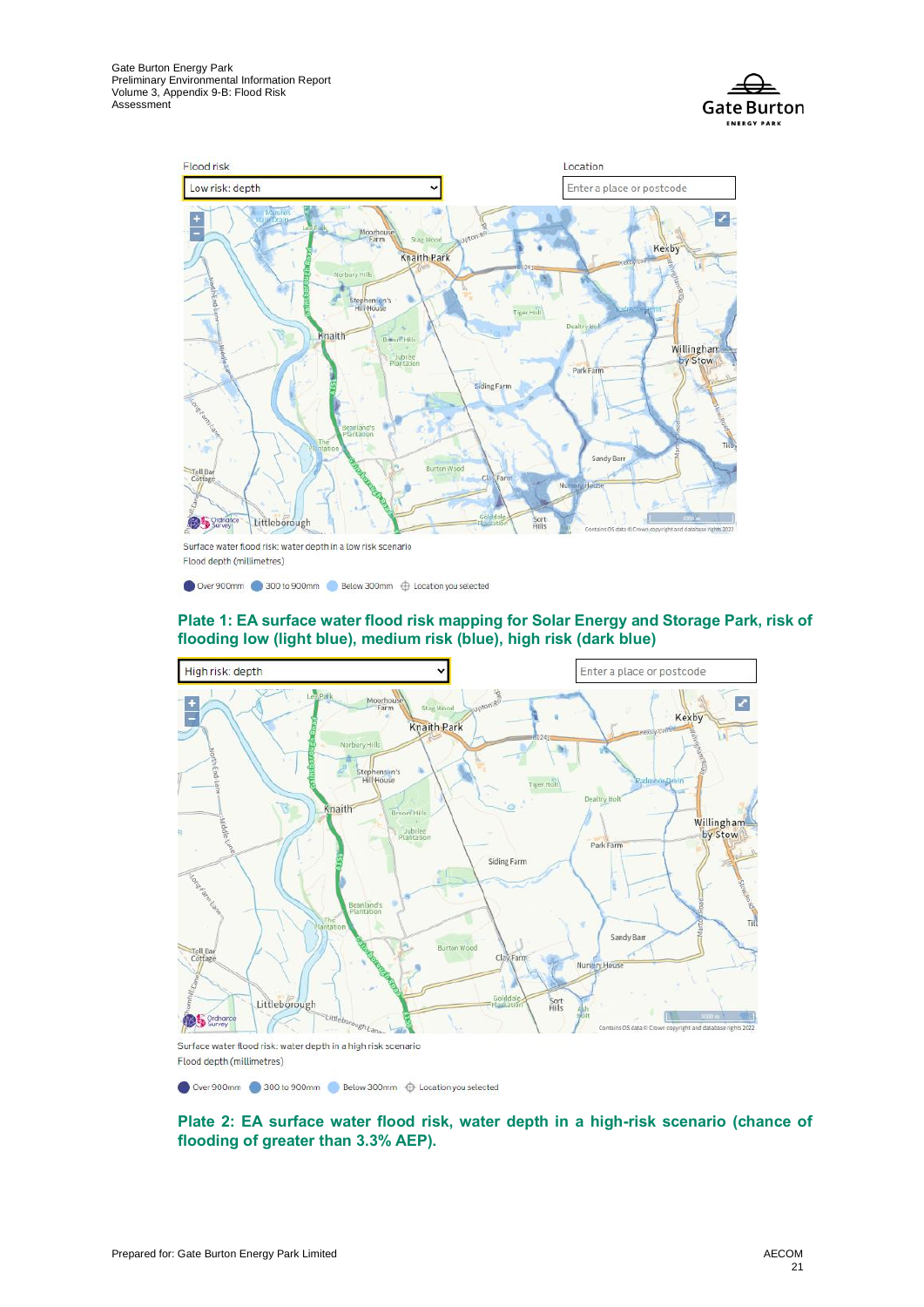

## **5.6 Groundwater**

 $5.6.1$ A review of the Lincolnshire County Council Preliminary Flood Risk Assessment (PFRA) (Ref 11) indicates that susceptibility to groundwater flooding is predominantly <25% with minimal areas of 25-50% and 50-75% susceptibility and therefore the risk from this source is considered to be very low to low. It is considered that groundwater flood risk is unlikely to increase from the Solar and Energy Storage Park as the majority of the infrastructure will be above the ground surface. Infiltration into the soil and underlying geology will remain as existing conditions. Further confirmation will be sought via BGS Groundwater Flood Map at the ES stage.

### **5.7 Sewers**

 $5.7.1$ A review of vulnerable infrastructure (BESS/Sub Station) and compound found no sewer records in these areas; therefore the risk is considered very low. Where required, an additional search will be undertaken at ES stage, should there be any revisions to the design following statutory consultation.

## **5.8 Artificial Sources**

- $5.8.1$ Artificial flood sources include raised channels such as canals or storage features such as ponds and reservoirs.
- 5.8.2 The Environment Agency Flood Risk from Reservoirs (Ref 1) indicates that the Solar and Energy Storage Park is not at risk of flooding in the unlikely event of a failure of a major reservoir. The closest extent associated with reservoir failure is located approximately 600m along the western edge of the Solar and Energy Storage Park. The flood extent associated with this reservoir is constrained to the opposite side of the River Trent to the Solar and Energy Storage Park.
- 5.8.3 There are no canals near the Solar and Energy Storage Park.
- 5.8.4 Based on the information above, the Solar and Energy Storage Park is considered to be at low risk of flooding from artificial sources.

### **5.9 Flood Risk Assessment Summary – Solar and Energy Storage Park**

 $5.9.1$ The flood risk to the Solar and Energy Storage Park is summarised in Table 5-1.

#### <span id="page-21-0"></span>**Table 5-1: Summary of flood risk to the Solar and Energy Storage Park**

| <b>Flood Mechanism</b>     | <b>Source</b>                        | <b>Flood risk to the</b><br>development                                                          | <b>Mitigation</b><br>required?                              |
|----------------------------|--------------------------------------|--------------------------------------------------------------------------------------------------|-------------------------------------------------------------|
| Fluvial (majority of site) | Main River / Ordinary<br>Watercourse | Low (majority), high (North<br>west side and west<br>boundary, associated with<br>Padmoor drain) | <b>Yes</b><br>(sequential<br>location of<br>infrastructure) |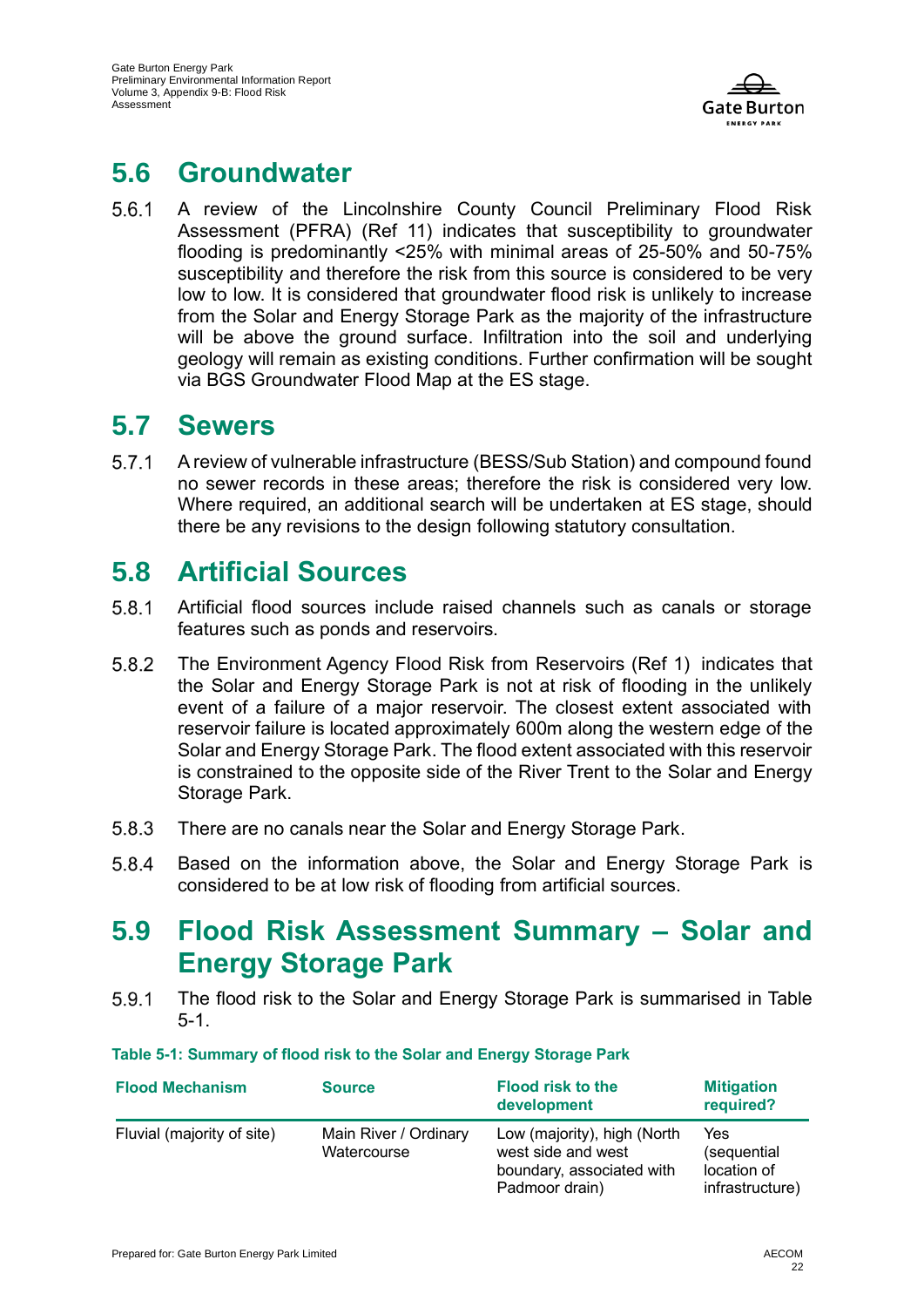

| <b>Flood Mechanism</b>        | <b>Source</b>                                              | <b>Flood risk to the</b><br>development                             | <b>Mitigation</b><br>required? |
|-------------------------------|------------------------------------------------------------|---------------------------------------------------------------------|--------------------------------|
| Tidal                         | <b>River Trent</b>                                         | Very low                                                            | <b>No</b>                      |
| <b>Surface Water Flooding</b> | Runoff from<br>surrounding land and<br>hard surfaces.      | Very low (majority), low $-$<br>high (localised shallow<br>patches) | <b>Yes</b>                     |
| Groundwater                   | Rising groundwater<br>levels in the underlying<br>geology. | Very low - low                                                      | No                             |
| Sewers                        | Surrounding public /<br>private drainage<br>systems.       | Very low                                                            | No                             |
| <b>Artificial Sources</b>     | <b>Reservoirs</b>                                          | Very low                                                            | No                             |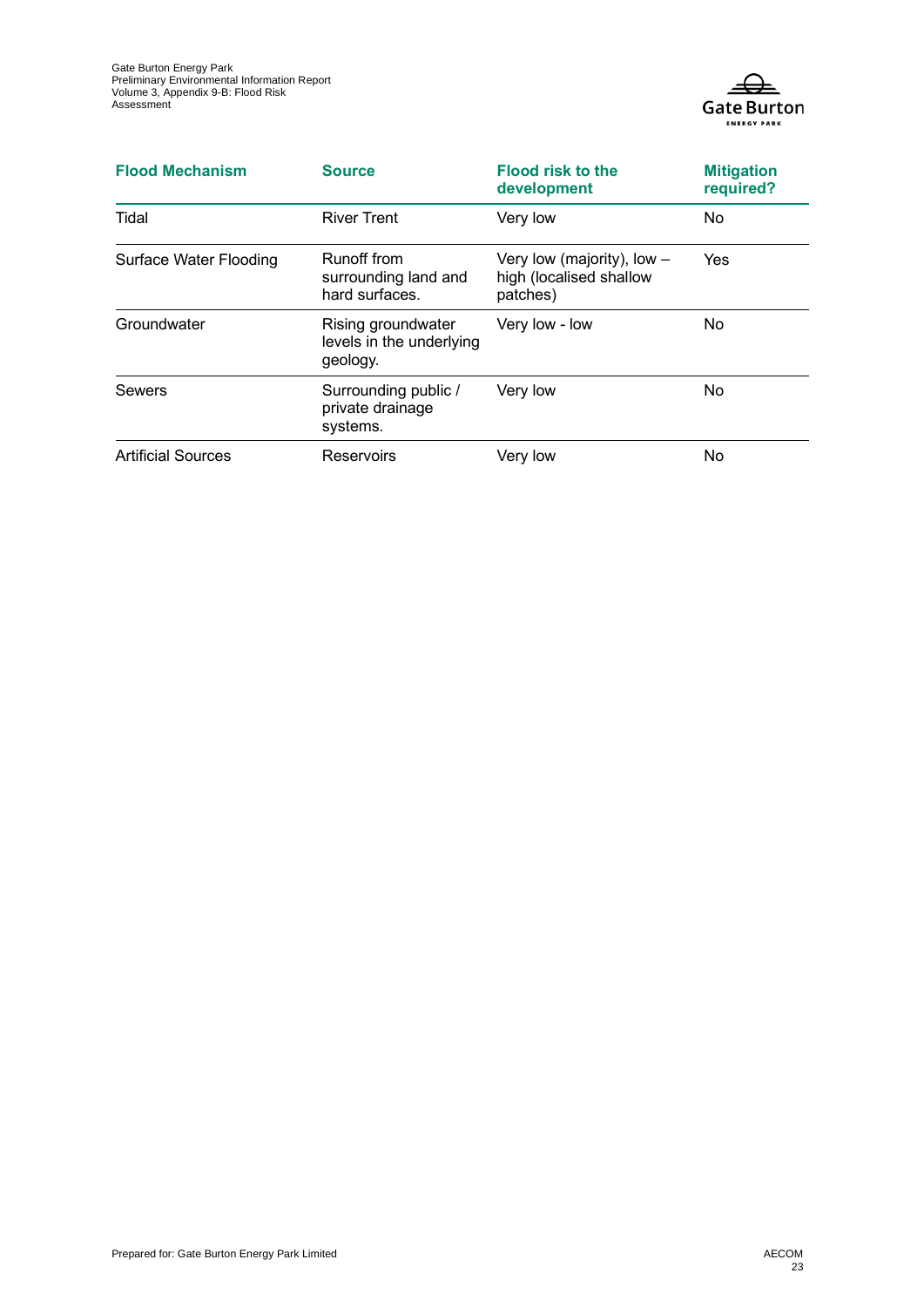

# **6. Flood Risk to Grid Connection Route**

### **6.1 Overview**

 $6.1.1$ This section assesses the flood risk posed to the site area for the Grid Connection Route.

### **6.2 Fluvial**

- $6.2.1$ The majority of the Grid Connection Route is located in Flood Zone 3a (1 in 100 or greater annual probability of river flooding) based on the Bassetlaw Level 1 SFRA flood maps<sup>3</sup> with a small area located within Flood Zone 1 in the vicinity of Marton (illustrated on **PEI Report Volume 2: Figure 9-2**).
- $6.2.2$ The corridor intersects flood defence embankments both sides of the River Trent that provide a degree of protection to the landward side. However, there are a number of smaller channels and watercourses within the corridor that also pose a fluvial flood risk.
- $6.2.3$ The West Lindsey SFRA (2009) (Ref 9) uses Flood Zone 2 as a proxy for the extent of Flood Zone 3 including climate change (up to 2109). Using this approach, there is no change in flood risk designation for the Grid Connection Route to the east of the River Trent.
- $6.2.4$ The climate change mapping in the Bassetlaw SFRA (2019) (Ref 10) uses the results from the existing Environment Agency hydraulic models (100-year +20%) and where no hydraulic models exist, Flood Zone 2 has been used as a conservative indication. Environment Agency mapping along the grid connection route (100-year + 20%) appears to result in the same extent as the current Flood Zone 3 and does not exceed Flood Zone 2. Therefore, this is no change in flood risk to the Grid Connection Route to the west of the River **Trent**

## **6.3 Surface Water**

- $6.3.1$ The risk of surface water flooding is generally very low (annual chance of flooding of less than 0.1% AEP) with isolated patches of low (chance of flooding of between 0.1% and 1% AEP), medium (chance of flooding of between 1% and 3.3% AEP), and high risk (chance of flooding of greater than 3.3% AEP) generally associated with drains and agricultural ditches (Ref 13). Flood risk from surface water is illustrated on **PEI Report Volume 2: Figure 9-3**.
- 6.3.2 The Bassetlaw SFRA (2019) (Ref 10) confirms that the Grid Connection Route does not fall within a Critical Drainage Area.

Prepared for: Gate Burton Energy Park Limited AECOM

<sup>3</sup> [bssfra012defendedoutlines5.pdf \(bassetlaw.gov.uk\)](https://www.bassetlaw.gov.uk/media/1971/bssfra012defendedoutlines5.pdf)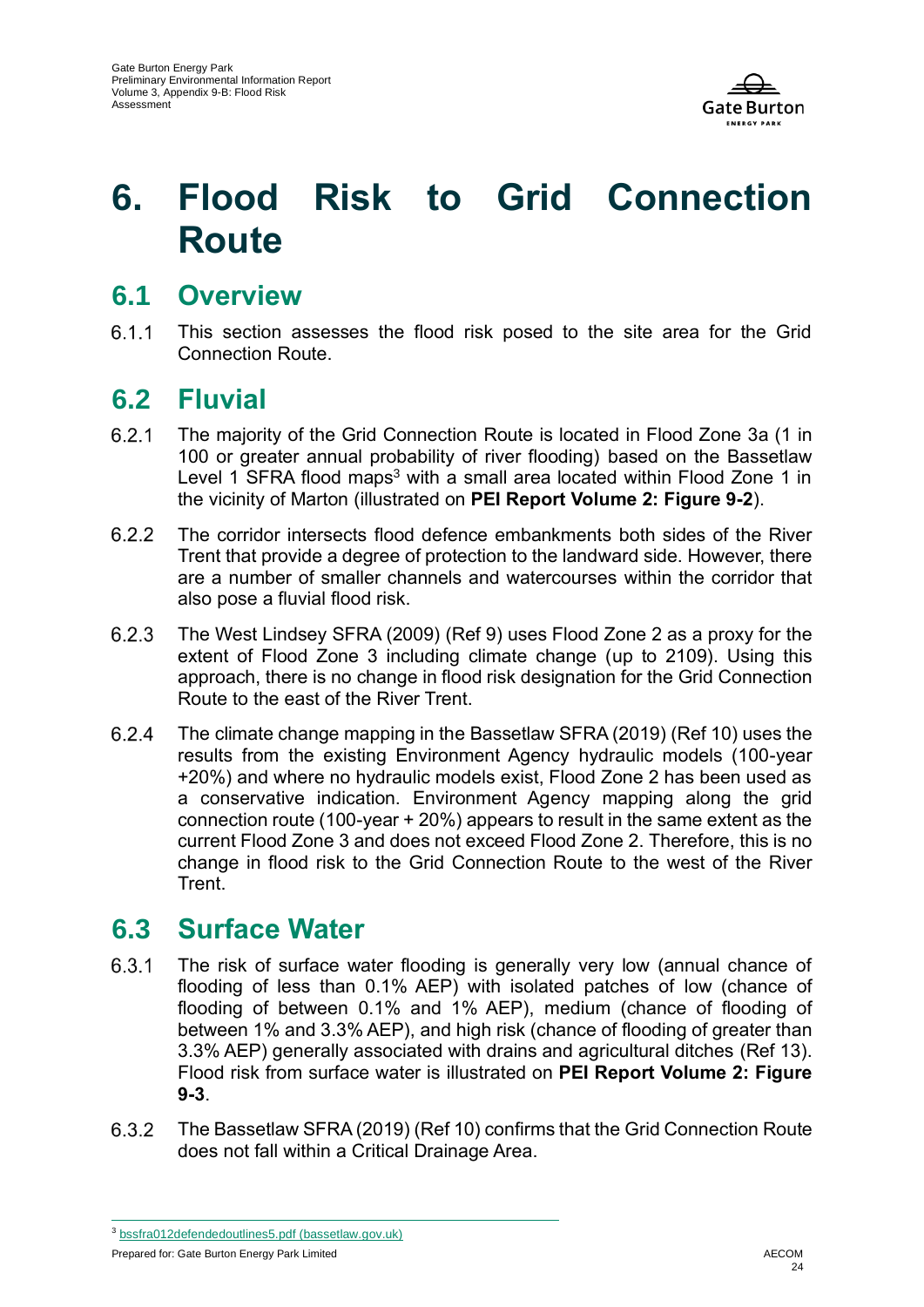

## **6.4 Groundwater**

 $6.4.1$ A review of the Lincolnshire County Council Preliminary Flood Risk Assessment (PFRA) (Ref 11) indicates that susceptibility to groundwater flooding is predominantly >75% within the Grid Connection Route, it is therefore considered that without appropriate mitigation where required, flood risk from this source is high. Localised impacts on groundwater flows within the vicinity of the buried cable may occur but are unlikely to increase flood risk to vulnerable receptors as the Grid Connection Route is predominantly within green open space consisting of arable fields. Further confirmation will be sought via BGS Groundwater Flood Map at the ES stage.

## **6.5 Tidal**

6.5.1 There is a tidal influence associated with the River Trent however based on the Bassetlaw Level 1 SFRA<sup>4</sup>, this primarily focuses on fluvial flooding, it is therefore reasonable to consider that the fluvial influence outweighs the tidal influence. Furthermore, the area benefits from flood defence and the cable route will be buried therefore the risk from this source is considered to be low.

## **6.6 Sewers**

6.6.1 A search has been undertaken to identify Anglian Water / Thames Water sewerage assets within the Grid Connection Route. At this stage, it is considered unlikely that flooding from sewers will impact the Grid Connection Route as the majority of the route is through arable fields with only one location where the route crosses a Thames Water sewer. The Bassetlaw Level 1 SFRA addendum<sup>5</sup> indicates that within the postcode area within the cable route, only 1-2 incidences of sewer flooding have occurred and therefore the risk of flooding from this source is considered to be very low.

## **6.7 Artificial Sources**

- 6.7.1 The River Trent and floodplain intersect the Grid Connection Route and is located within the extent associated with the risk of flooding from a reservoir breach. The majority of the route is covered by the combined risk of when there is also flooding from rivers, with a small area north and east of Cottam that would be flooded when river levels are normal (see Plate 3 below).
- 6.7.2 Statutory reservoirs (large, raised reservoirs with volumes above ground of  $25,000$  m<sup>3</sup> or over) are regularly inspected and maintained as set out in the Reservoirs Act 1975. Whilst the consequence of failure can be significant, the likelihood of failure is typically low. The risk of flooding from this source is considered negligible as the Grid Connection Route is proposed to be a buried cable.

<sup>4</sup> JBA [Consulting Report \(bassetlaw.gov.uk\)](https://www.bassetlaw.gov.uk/media/3802/bassetlaw-strategic-flood-risk-assessment.pdf)

<sup>5</sup> [JBA Consulting Report Template 2015 \(bassetlaw.gov.uk\)](https://www.bassetlaw.gov.uk/media/6503/bassetlaw-sfra-level-1-addendum-update-august-2021.pdf)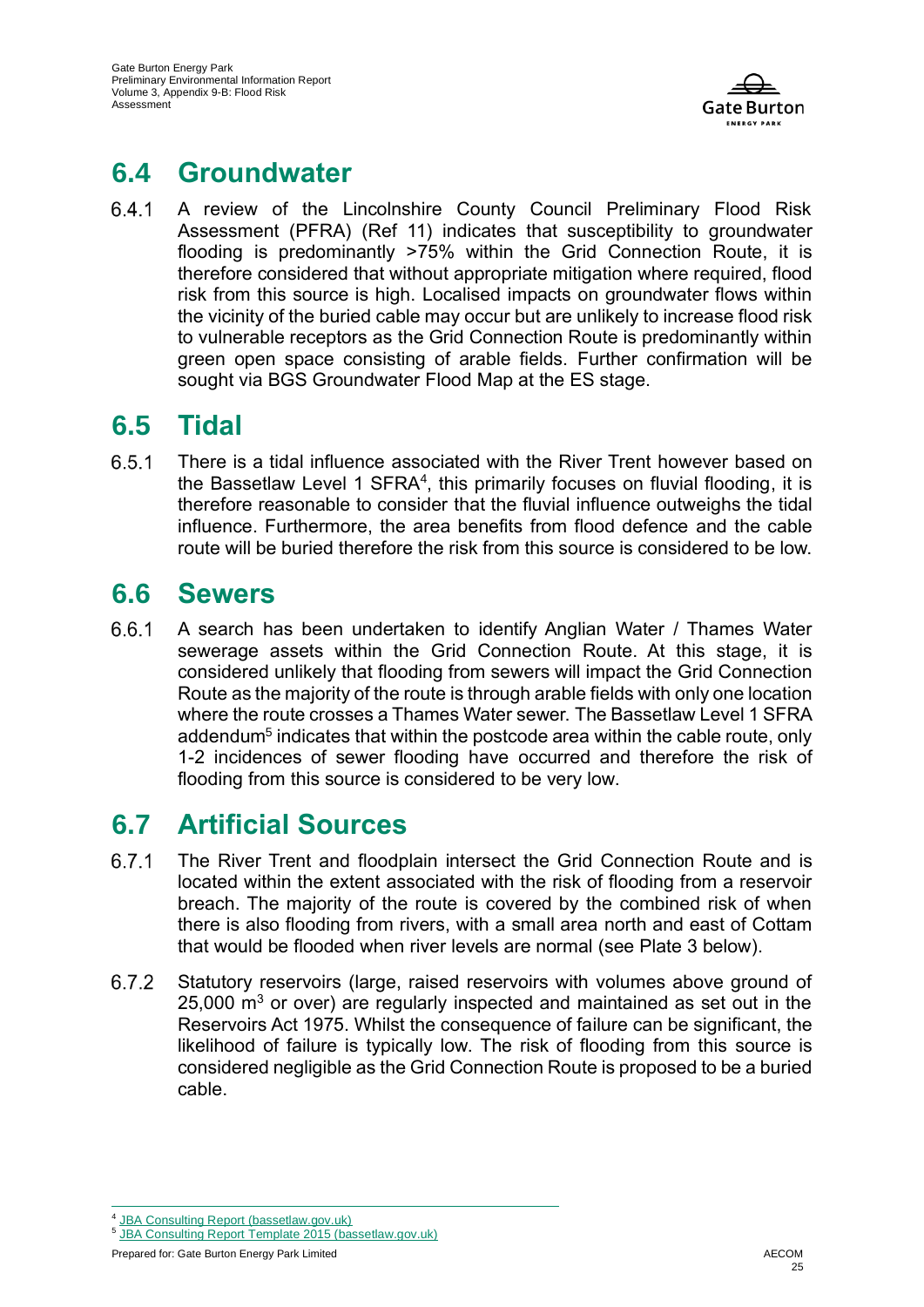



Maximum extent of flooding from reservoirs:

when river levels are normal W when there is also flooding from rivers  $\oplus$  Location you selected

**Plate 3: EA extent of reservoir flooding mapping (Ref 13).**

## **6.8 Flood Risk Assessment Summary – Grid Connection Route**

 $6.8.1$ The flood risk to the Grid Connection Route is summarised in Table 6-1.

<span id="page-25-0"></span>**Table 6-1: Summary of flood risk to the Grid Connection route** 

| <b>Flood Mechanism</b>        | <b>Source</b>                                                          | <b>Flood risk to the</b><br>development | <b>Mitigation</b><br>required? |
|-------------------------------|------------------------------------------------------------------------|-----------------------------------------|--------------------------------|
| Fluvial                       | Main River / Ordinary<br>Watercourse                                   | High (defences are present)             | No.                            |
| Tidal                         | <b>River Trent</b>                                                     | Very low risk                           | No.                            |
| <b>Surface Water Flooding</b> | Runoff from surrounding Very low (majority)<br>land and hard surfaces. |                                         | <b>No</b>                      |
| Groundwater                   | Rising groundwater<br>levels in the underlying<br>geology.             | High                                    | TBC at ES<br>Stage             |
| <b>Sewers</b>                 | Surrounding public /<br>private drainage<br>systems.                   | Very low                                | No                             |
| <b>Artificial Sources</b>     | <b>Reservoirs</b>                                                      | Very low                                | No                             |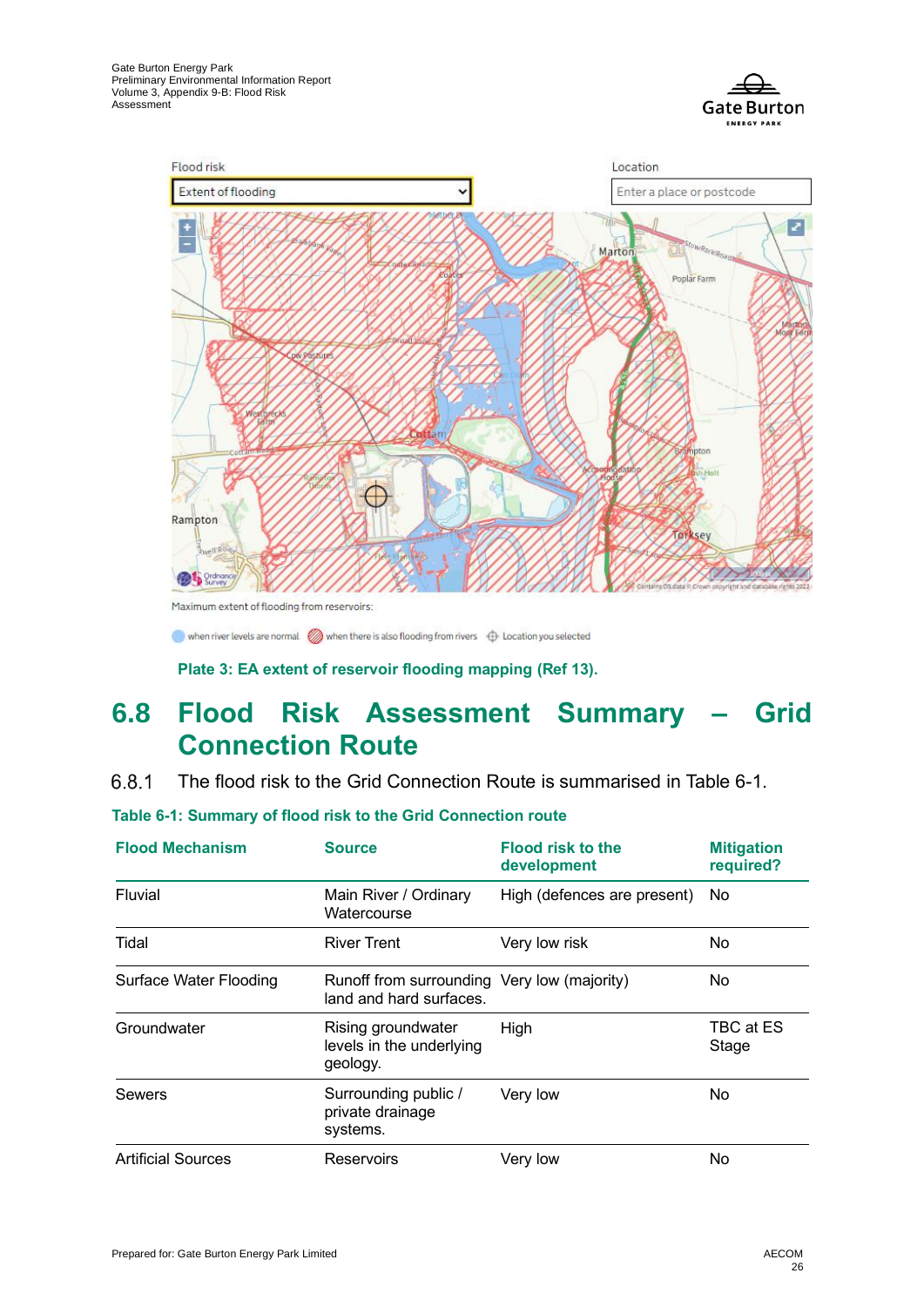

# **7. Flood risk – From development**

### **7.1 Overview**

- $7.1.1$ The NPPF highlights how built development can lead to an increased risk of flooding by increasing surface water runoff. Development often increases the area of impermeable surfaces thereby promoting rapid run-off to surface water sewers or watercourses rather than percolation into the ground. The effect can be to increase both total and peak water flows, contributing to flooding.
- $7.1.2$ However, the draft NPS EN-3 (Renewable Energy Infrastructure) highlights in paragraph 2.50.7 that:

*As solar PV panels will drain to the existing ground, the impact will not in general be significant. Where access tracks need to be provided, permeable tracks should be used, and localised Sustainable Drainage Systems (SuDS), such as swales and infiltration trenches, should be used to control any run-off where recommended. Given the temporary nature of solar PV farms, sites should be configured or selected to avoid the need to impact on existing drainage systems and watercourses. Culverting existing watercourses/drainage ditches should be avoided. Where culverting for access is unavoidable, it should be demonstrated that no reasonable alternatives exist and where necessary it will only be in place temporarily for the construction period."*

713 Section 9.9 of **PEI Report Volume 1, Chapter 9: Water Environment**  provides information on the embedded mitigation measures to manage surface water flood risk from the development.

## **7.2 Solar and Energy Storage Park**

- $7.2.1$ As noted in paragraph 6.1.2, solar PV panels will drain to the existing ground and the impact will generally not be significant. A summary of the main embedded mitigation measure to manage surface water flood risk are provided below. These will be developed further within the Surface Water Drainage Strategy that will accompany the ES and will be secured through a required of the draft DCO.
	- Individual PV Panels will be held above the ground surface on mounting structures (see **PEI Report Volume 1, Chapter 2: The Scheme**). This will avoid sealing the ground with impermeable surfaces. As a result, it is assumed that the impermeable area will remain largely consistent with its pre-development state. However, runoff from the PV Panels may alter the existing routing of runoff. To prevent ponding occurring around the PV Panels, a series of boundary and routing swales will be constructed to convey surface water runoff away from the PV Panels and towards receiving watercourses or soakaways/infiltration basins to ground. These will be grassed and will have the minimum gradient to provide conveyance but not to encourage scour and soil erosion.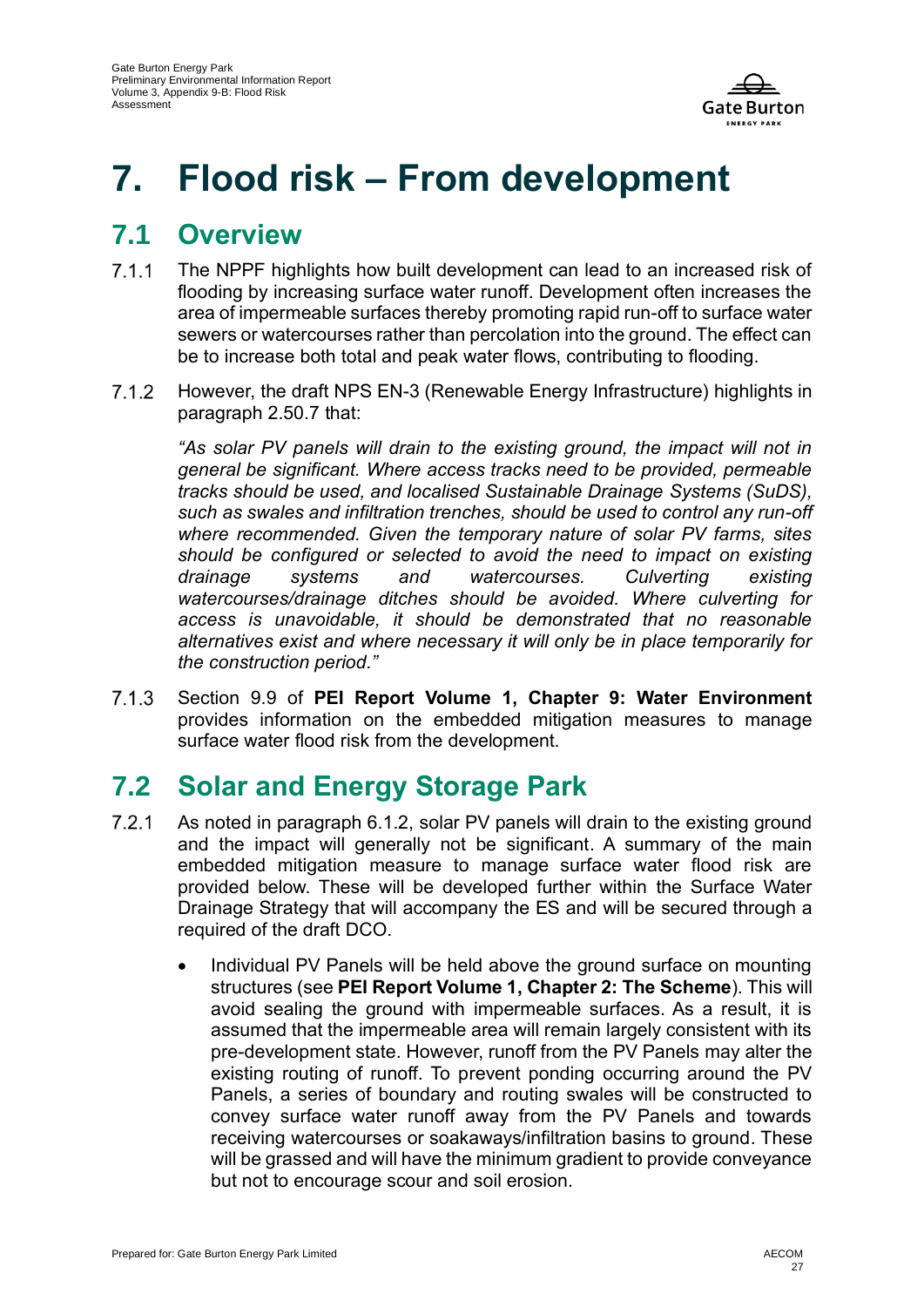

- Additional SuDs attenuation such as ponds will be incorporated to control any increase in the rate of flow towards the receiving watercourses, and to provide treatment for any contaminants collected on areas of hardstanding. At this stage, pond and outfall locations have not been determined but will be confirmed at the ES stage
- Where proposed access tracks cross water courses, the intention is to use open span crossings and not introduce any new culverts for temporary or permanent access routes. Tracks will use permeable materials such as crushed rock/gravel and localised SuDS, such as swales and infiltration trenches, to control runoff where required.

## **7.3 Grid Connection Route**

- $7.3.1$ The proposed grid connection is via buried cables, therefore the likelihood of increased flood risk from this is considered to be low. In particular, for flood risk sources above ground (fluvial, tidal, surface water and artificial), there will be quantifiable increase in risk from these sources.
- $7.3.2$ The depth and construction of the flood defence embankment will be identified through liaison with the Environment Agency and directional drilling will be used at a sufficient depth to avoid compromising the structural integrity of the flood defence embankment. Therefore, the likelihood of increased flood risk from this crossing is considered to be low.
- $7.3.3$ The proposed buried cable will not increase flood risk from sewers. During the ES stage, information on wastewater assets, pumping stations and sewers within the grid connection route will be confirmed with Thames Water and Anglian Water and appropriate mitigation measures will be considered to avoid and minimise potential impacts to these assets.
- $7.3.4$ The proposed buried cables may impede groundwater flow locally. The proposed Grid Connection Route is wholly within green open space (arable fields) and therefore any increases are unlikely to affect vulnerable receptors.

# **8. Addressing the Sequential and Exception Test**

- $8.1.1$ The aim of the sequential test is to steer new development to areas with the lowest risk of flooding from any source. The Scheme is classified as 'Essential Infrastructure' and the majority of the development is situated within areas with the lowest risk of flooding from any source.
- $8.1.2$ A sequential approach has been applied to the layout and design of the Solar and Energy Storage Park with the Scheme being located, as far as possible, in areas with the lowest risk of flooding from any source with embedded mitigation where required.
- 8.1.3 However, the Grid Connection Route is predominantly located within an area of high risk of fluvial flooding (Flood Zone 3). Whilst other grid connection route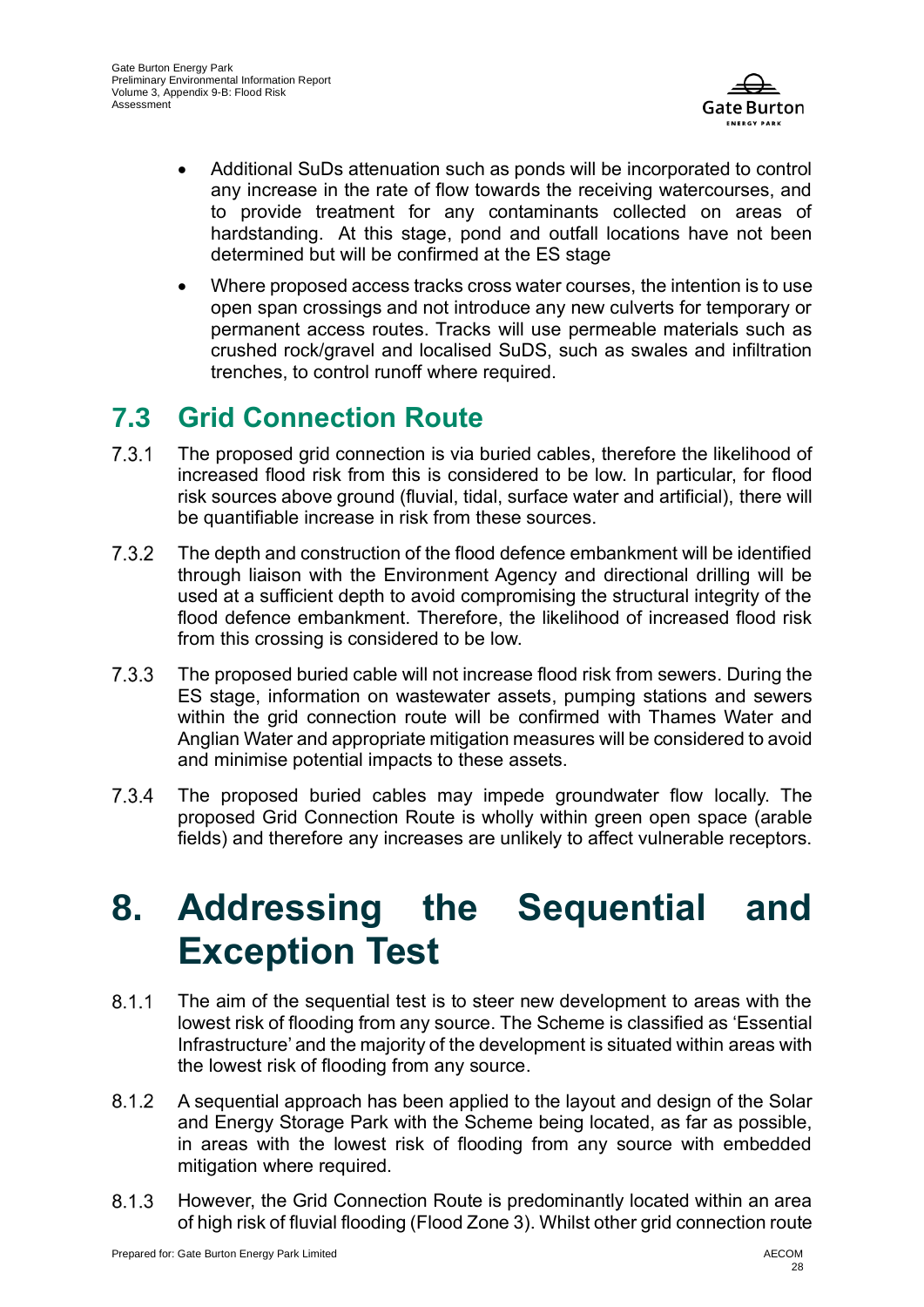

options were considered, these were also located within Flood Zone 3 and there are no alternative routes at lower risk of flooding from any source.

- 8.1.4 In this instance, it is therefore necessary to apply the exception test and demonstrate that:
	- *The development would provide wider sustainability benefits to the community that outweigh the flood risk; and*
	- *The development will be safe for its lifetime taking account of the vulnerability of its users, without increasing flood risk elsewhere, and, where possible, will reduce flood risk overall.*
- **PEI Report Volume 1, Chapter 3: Alternatives and Design Evolution** sets  $8.1.5$ out details of how the Scheme has considered alternatives including sites and layouts. An alternative sites assessment which includes consideration of sites in terms of their susceptibility to flooding, having regard to the Flood Zone within which they are predominantly located will be submitted with the DCO application and will provide evidence to demonstrate the Sequential Test requirements (as required by the NPPF and NPS EN-1) have been met. Details of how the Sequential Test and Exception Test have been met for the Scheme will be provided in an update to this FRA to accompany the DCO application.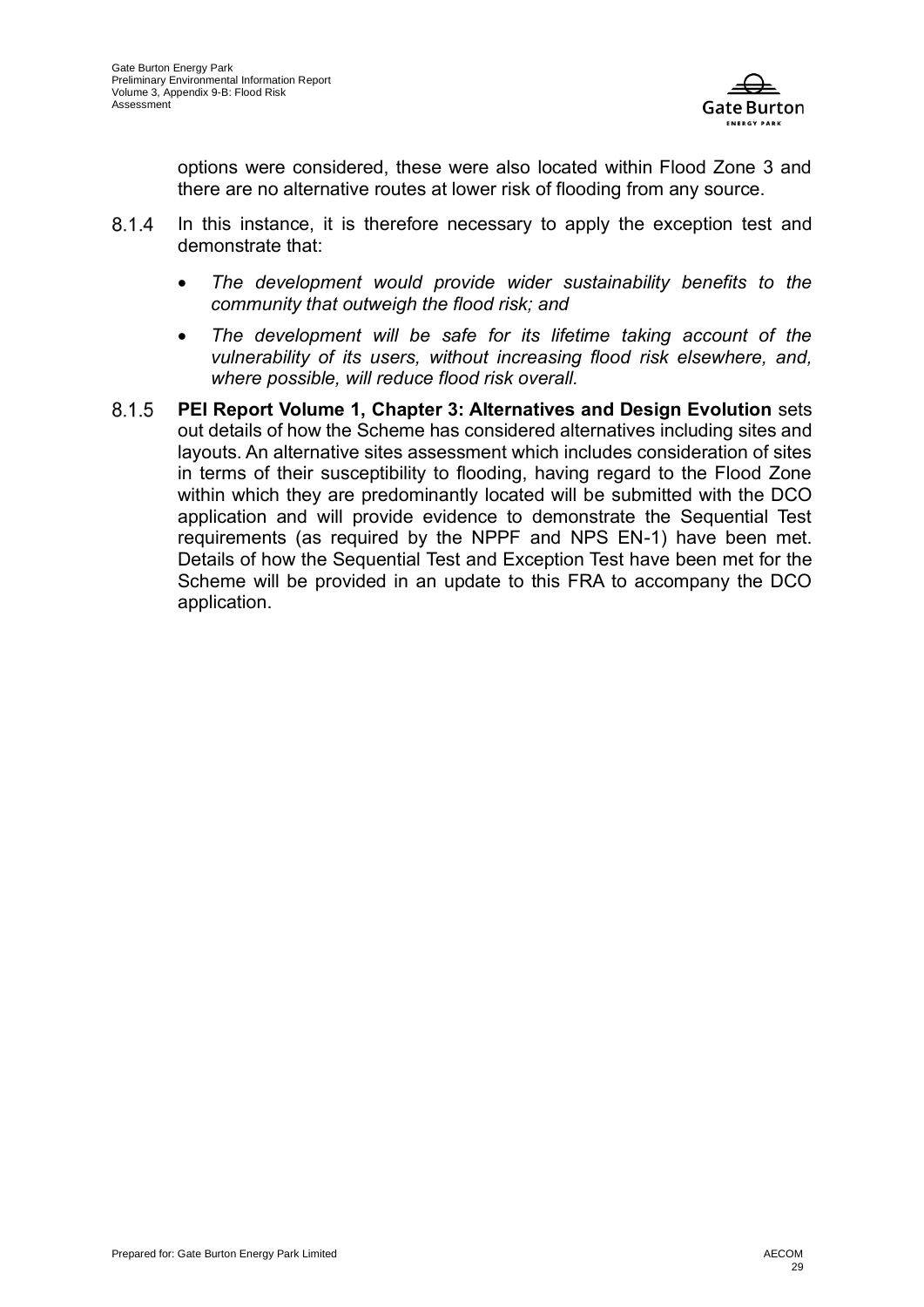

# **9. Conclusions**

### **9.1 Overview**

- 911 This FRA has assessed flood risks to and from the DCO Site. The majority of the Solar and Energy Storage Park lies in Flood Zone 1, with minimal areas of Flood Zone 2 and 3 in the north-east corner of the Solar and Energy Storage Park and along the eastern border, both associated with Padmoor Drain. The majority of the Grid Connection Route is in Flood Zone 3, associated with the River Trent and its floodplain. Other sources of flood risk (tidal, surface water, sewer, groundwater and artificial) also impact both elements of the Scheme to differing degrees.
- $9.1.2$ The Scheme is classed as 'Essential Infrastructure' under the NPPF and therefore should avoid Flood Zone 3a and 3b where feasible. Where this is unavoidable, the development is required to pass the Exception Test and should be designed and constructed to remain operational and safe in times of flooding.

### **9.2 Flood risk – To development**

- $921$ The following potential sources of flooding which could affect the Solar and Energy Storage Park site have been considered and assessed as follows:
	- With the majority of the Scheme located in Flood Zone 1, the current risk from fluvial sources is considered to be 'low'. However, the Scheme does have areas of higher risk (Flood Zone 2 and 3) which increases the risk in these locations to 'high', the development will be designed accordingly in order to remain operational during times of flood. Based on the design, the risk within these areas should be considered low;
	- There is 'low risk' from tidal sources:
	- The risk of surface water flooding to the majority of the Solar and Energy Storage Park is considered to be 'low'. There are a few areas where the risk is higher but these generally cover a small spatial extent. A surface water drainage strategy incorporating SuDS will be implemented to manage these flow paths to ensure that the development remains safe throughout its life time;
	- The risk of groundwater is likely to be 'low' based on available information. Further information will be sought at the ES stage and updated for the DCO submission;
	- The risk of sewer flooding is considered to be 'very low'; and
	- The risk of flooding from artificial sources is considered to be 'very low'.
- $9.2.2$ The following potential sources of flooding which could affect the Grid Connection Route have been considered and assessed as follows: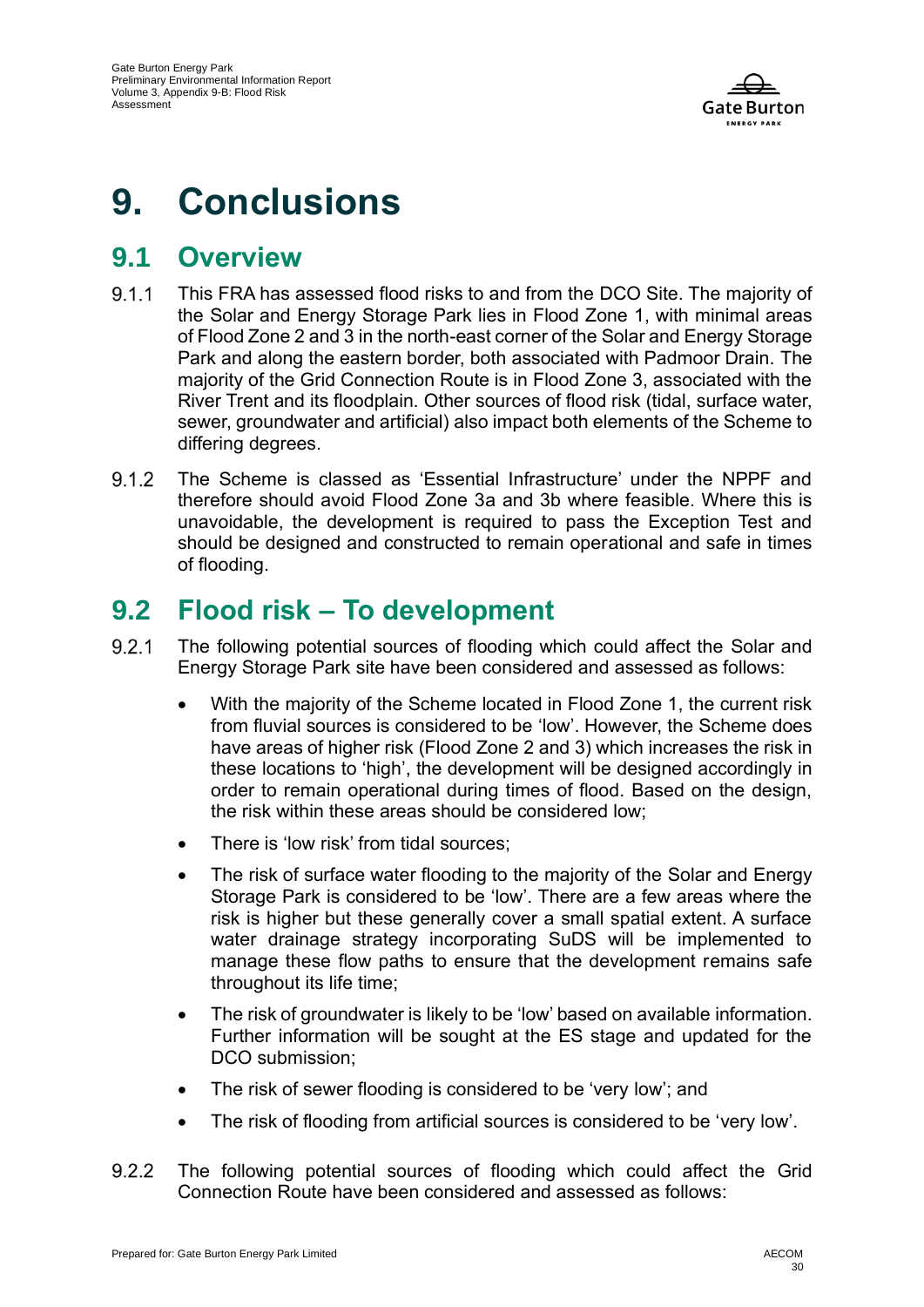

- The majority of the Grid Connection Route is in Flood Zone 3, associated with the River Trent and its floodplain. The cable will be buried, inherently flood protected, and protected by existing flood defences; it will therefore remain operational during times of flood. Based on these factors, the risk within these areas should be considered low:
- There is 'very low risk' from tidal sources;
- The risk of surface water flooding to the majority of the Grid Connection Route is considered to be 'very low'. There are a few isolated areas where the risk is higher but these generally cover a small spatial extent. A surface water management strategy will be implemented to manage these flow paths to ensure that the development remains safe throughout its life time;
- The risk of groundwater is considered to be 'high' based on available information although will be localised and unlikely to be discernible from fluvial and/or surface water flooding. Further information will be sought at the ES stage and updated for the DCO submission;
- The risk of sewer flooding is considered to be 'very low'; and
- The risk of flooding from artificial sources is considered to be 'very low', due to the combined factors of existing flood defences, low likelihood of reservoir failure, and that the cable will be buried during operation the risk from this source is mitigated.

### **9.3 Flood risk – From Development**

9.3.1 With the exception of fluvial and surface water sources, an increase in flood risk from other sources from development is considered unlikely or very localised (groundwater for the buried cable). Where required further detail will be added at ES stage.

### **Fluvial**

- 9.3.2 The following potential sources of flooding which could come from the Solar and Energy Storage Park have been considered and assessed as follows:
	- Structures and panels will be sequentially located to avoid areas of high fluvial flood risk and raised to a sufficient height to avoid flood water, being preferentially located in Flood Zone 1 (which is the majority of the Solar and Energy Storage Park). Therefore, there is no loss of floodplain storage, and structures will not impede water flows or increase flood risk elsewhere. This meets the criteria set in Section 3.1.
- 9.3.3 The following potential sources of flooding which could come from the Grid Connection Route have been considered and assessed as follows:
	- The cable will be underground so there will be no loss of floodplain storage, impedance of water flows or increase to flood risk elsewhere.

### **Surface Water**

9.3.4 An outline Surface Water Drainage Strategy will be developed alongside the impact assessment outlining how surface water will be managed in order to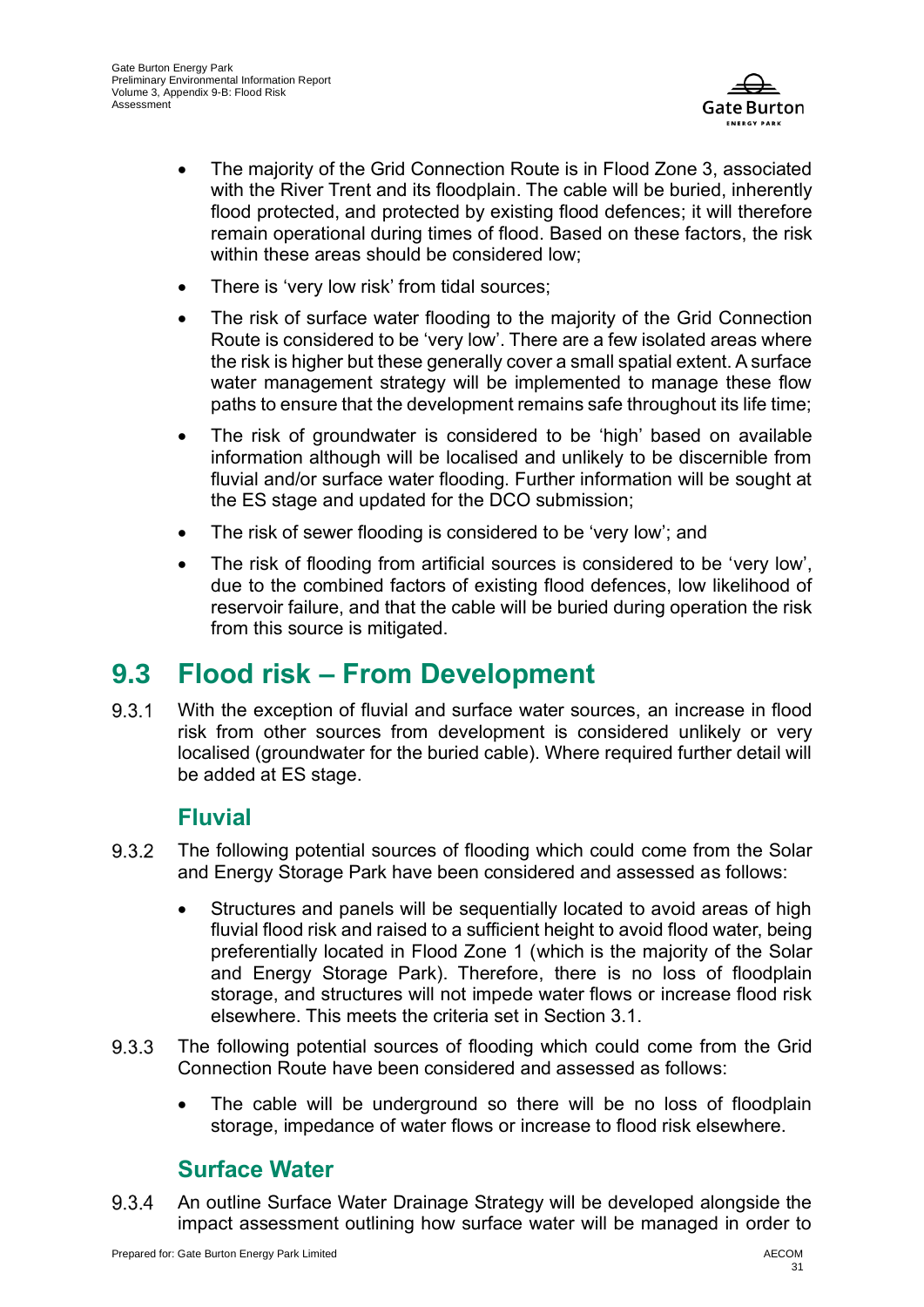

prevent any increase in flood risk. This would be developed into a detailed drainage strategy prior to construction. It will provide measures to manage drainage from new infrastructure required by the Scheme (e.g. PV panel arrays, access tracks and areas of hardstanding across the Site) and manage any required changes to existing land drainage arrangements (**PEI Report Volume 1, Chapter 2: The Scheme**).